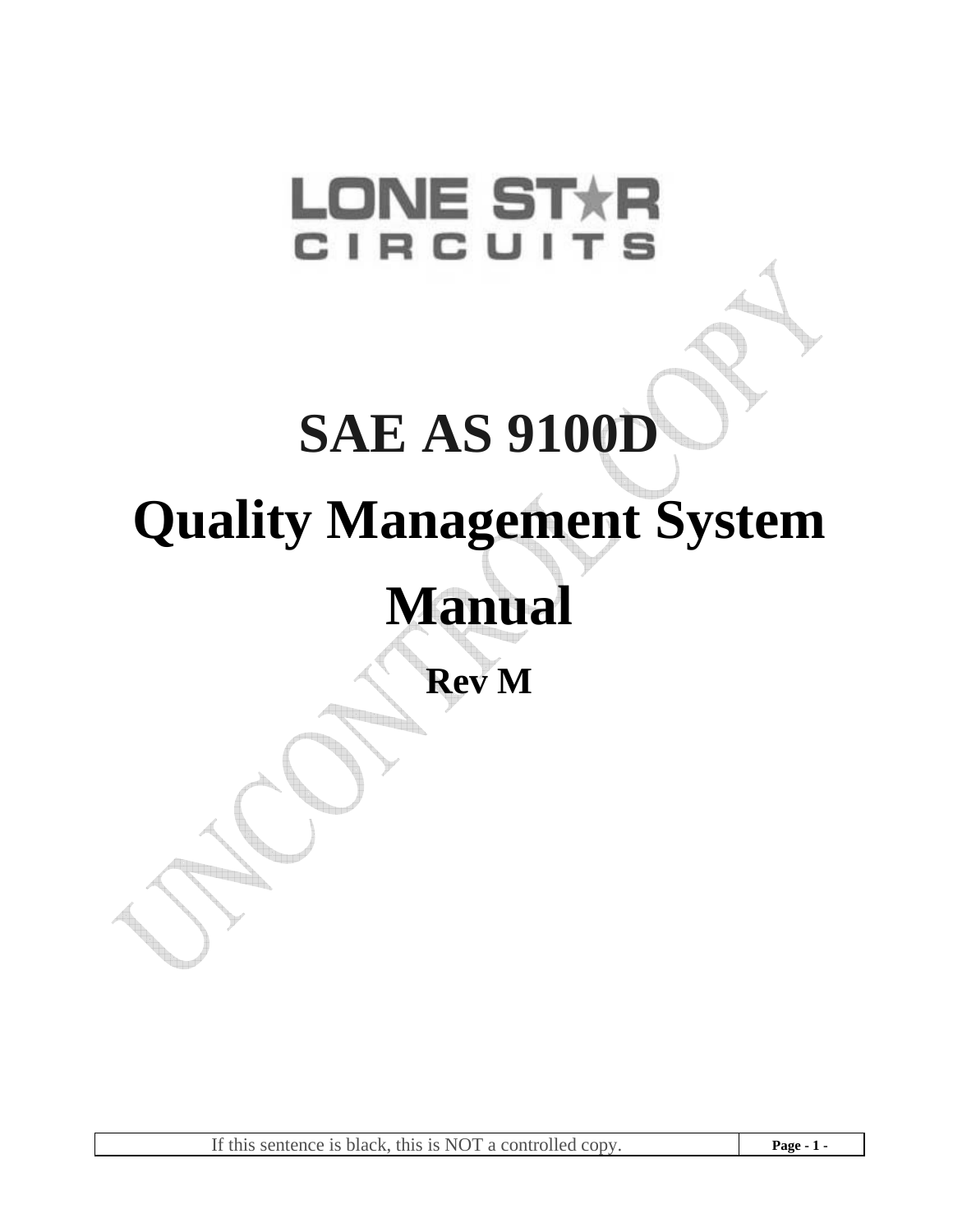## LONE STXR<br>CIRCUITS

## **QUALITY MANAGEMENT SYSTEM MANUAL REV. M**

## **Title**

## Page

han k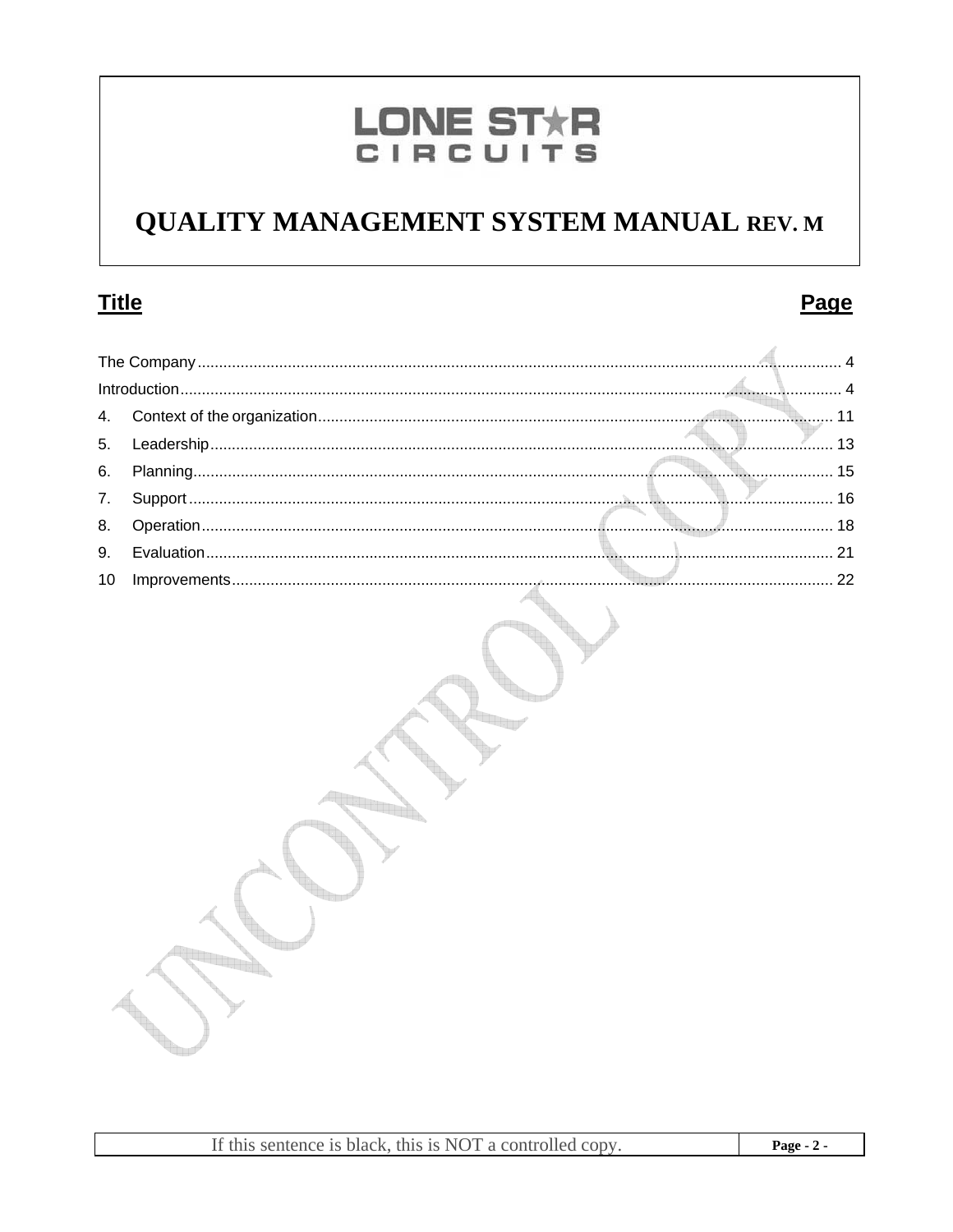## **Management Approval**

| Signature: <i>Lance Coley</i> |  |
|-------------------------------|--|
| $y _U _19$<br>Date:           |  |
|                               |  |
|                               |  |
|                               |  |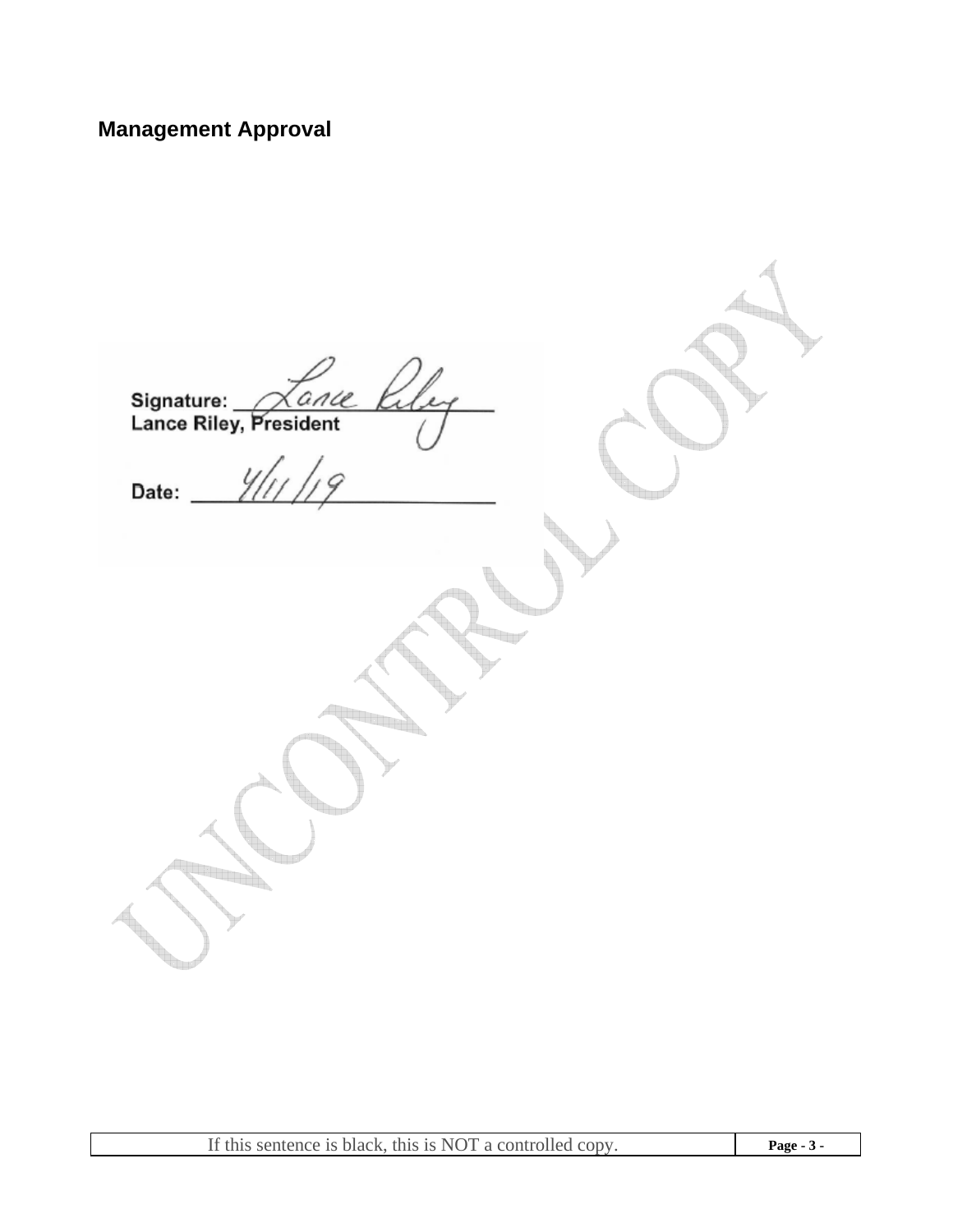## **Revisions**

| <b>Revisio</b> |                           |                                                                                                                                                                                                             |  |
|----------------|---------------------------|-------------------------------------------------------------------------------------------------------------------------------------------------------------------------------------------------------------|--|
| n              | <b>Section</b>            | Change                                                                                                                                                                                                      |  |
| A              | All                       | AS9100                                                                                                                                                                                                      |  |
| B              | 4.5,7                     | Updated paragraph for compliance                                                                                                                                                                            |  |
| $\overline{C}$ | 4,5,6,7                   | Updated                                                                                                                                                                                                     |  |
| D              | 3,4,5<br>6,7              | Updated for AS9100 C                                                                                                                                                                                        |  |
| E              | 3.0,<br>7.5.1.4,<br>7.5.4 | Added Exclusion for Post-delivery support & Customer property<br>And added justification in Scope under 3.0                                                                                                 |  |
| F              | 3.1                       | Added practical steps to support policies                                                                                                                                                                   |  |
| G              | 2.1                       | Change in personnel                                                                                                                                                                                         |  |
| H              | All                       | Updated name changes to Lone Star Circuits                                                                                                                                                                  |  |
|                | 3.0<br>5.5.2<br>7.5.4     | Changed Customer property as an applicable Item.<br>Update to Quality Manager title.<br>Changed Customer property statement.                                                                                |  |
| J              | All                       | Removed numbering of sections 2.0 through 3.0. Changed<br>Management Approval. Removed Section numbers in header and<br>footer. Added page numbers to footer. Updated Header. Updated<br>Table of Contents. |  |
| K              | All                       | Rewrite of sections 5 through 10 to be compliant to AS9100 Rev D<br>(CN 003219)                                                                                                                             |  |
| L              | 8.5.5                     | Update section 8.5.5 Post-delivery activities to meet AS9100D standard<br>(CN 003267)                                                                                                                       |  |
| М              | 8.5.5                     | Update section 8.5.5 Post-delivery with definitions, CN003397                                                                                                                                               |  |

**The Company** 

Global Innovation Corp. ("GIC") as of August 1<sup>st</sup>, 2014 is operating under the name Lone Star Circuits ("LSC") All QMS documented information will be updated as revision changes become necessary.

 ("LSC") provides unmatched service in the industry exceeding our customer's expectations of quality, value, and responsiveness. LSC provides a wide range of offerings from single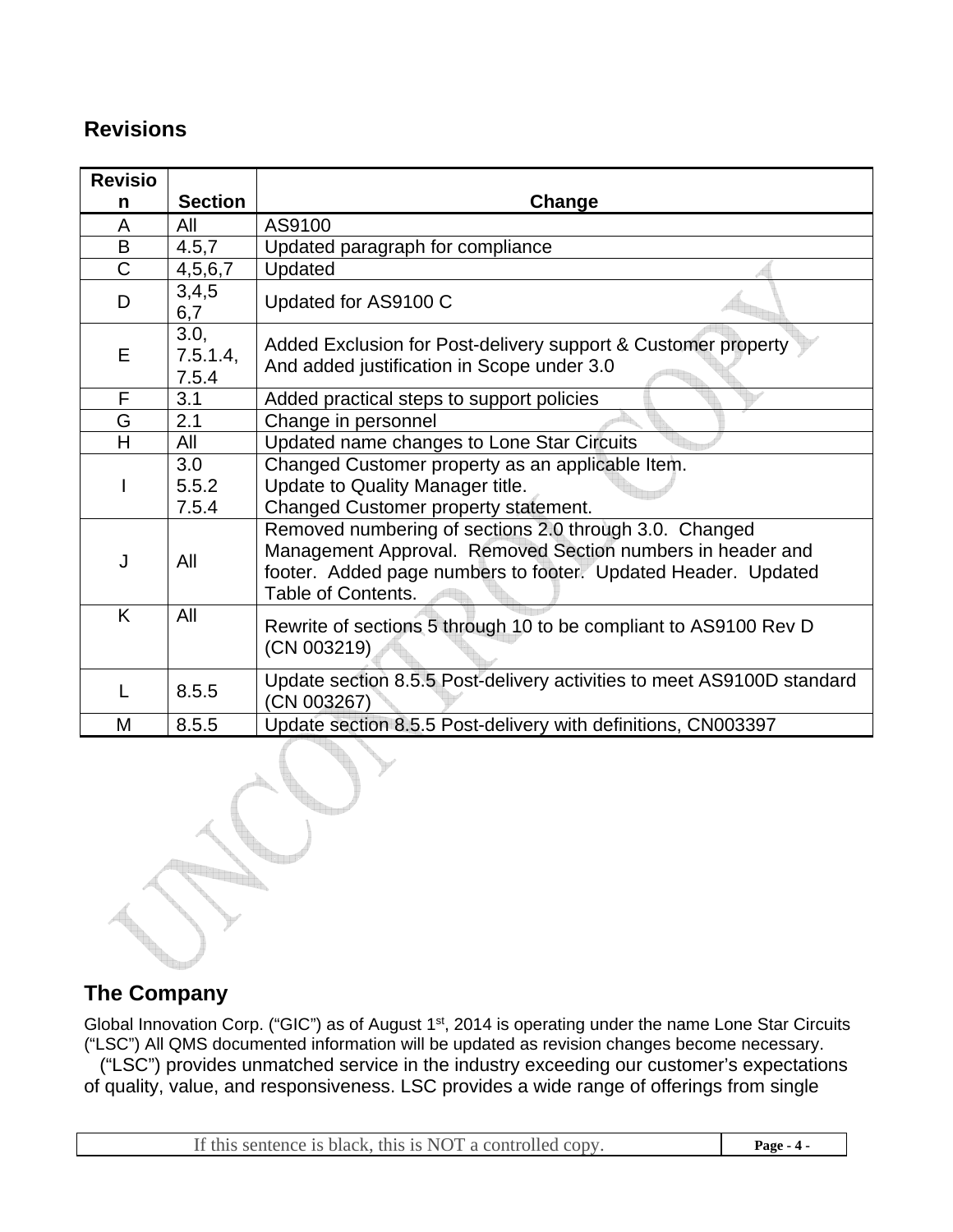sided boards to metal backed circuit and RF boards built with exotic materials such as Teflon and more. With over 100,000 square feet of state of the art manufacturing space, LSC produces quantities ranging from a single part to thousands without sacrificing quality and delivering on time, every time.

LSC's technology capabilities include single sided boards, multilayer mother boards, daughter cards and back-panels along with a range of metal backed boards and RF board capabilities as well. Our staff is committed to staying ahead of the technology curve and as such, they are continuously testing, proving and adding new capabilities. LSC will meet our customers' needs and desires to the best of our abilities without sacrificing quality for expediency.

As LSC continues to grow and move forward, we will not lose sight of what made us the industry leader and the ideals upon which LSC was founded:

 Strong relationships built upon ethics, excellent communication, unrivaled customer service and on-time delivery of quality printed circuit boards, back-panels, metal back and RF products.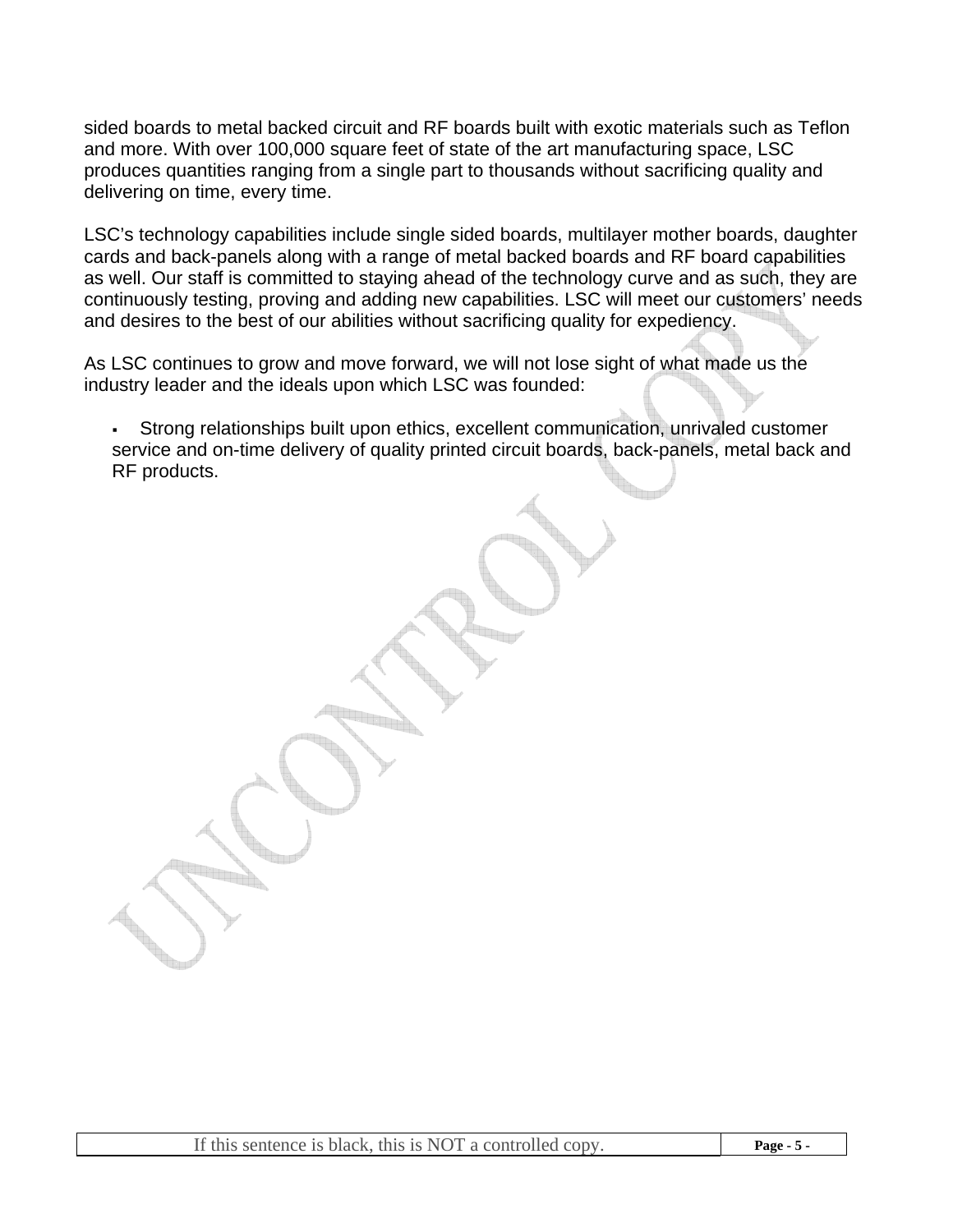#### **Scope**

The content of this manual applies to LSC in accordance with AS9100D and ISO9001:2015

Manufacturing Location: 901 Hensley Lane Wylie, Texas 75098

The Quality Management System incorporates processes associated with the Manufacturing of Printed Circuit Boards for contract manufacturers of OEM customers or OEM customers directly. The manufacturing processes are suitable for prototype, small to medium production volumes for the manufacture of:

- Rigid circuit boards single, double, multilayer
- Metal-back boards
- RF Antenna boards
- Teflon boards
- Back panels

The Quality Management System complies with all elements of the SAE AS 9100 International Standard with the following exclusion:

- LSC does not design product. LSC does provide input to our customers for improving manufacturability of the products they contract to us to build, therefore, section 8.3, Design and Development, of the SAE AS9100 International Standard is not applicable to LSC and is excluded from this quality management system.
- LSC does not provide Post Delivery Support; therefore, section 8.5.5 is not applicable and is excluded from this quality management system.
- LSC does retain possession of Customer Property. When in fact, Customer Materials are needed and/or supplied by customer, LSC will purchase such property and it will enter the material stream in the same way as other purchased materials. After manufacture, those materials are re-sold to the customer as per agreement. All customer supplied Data, Drawings, Prints and e-Documents are being addressed within the internal Product Engineering Procedures, supported by our Information Technology (IT) facilitator.
- All personnel who manage, perform and verify work that affects quality are responsible for implementing the QMS as documented. Implementation is assessed regularly by way of internal and external audits and management review.

#### **Company Vision**

 LSC will be the leading supplier of printed circuit boards to the commercial and military OEM customers in North America.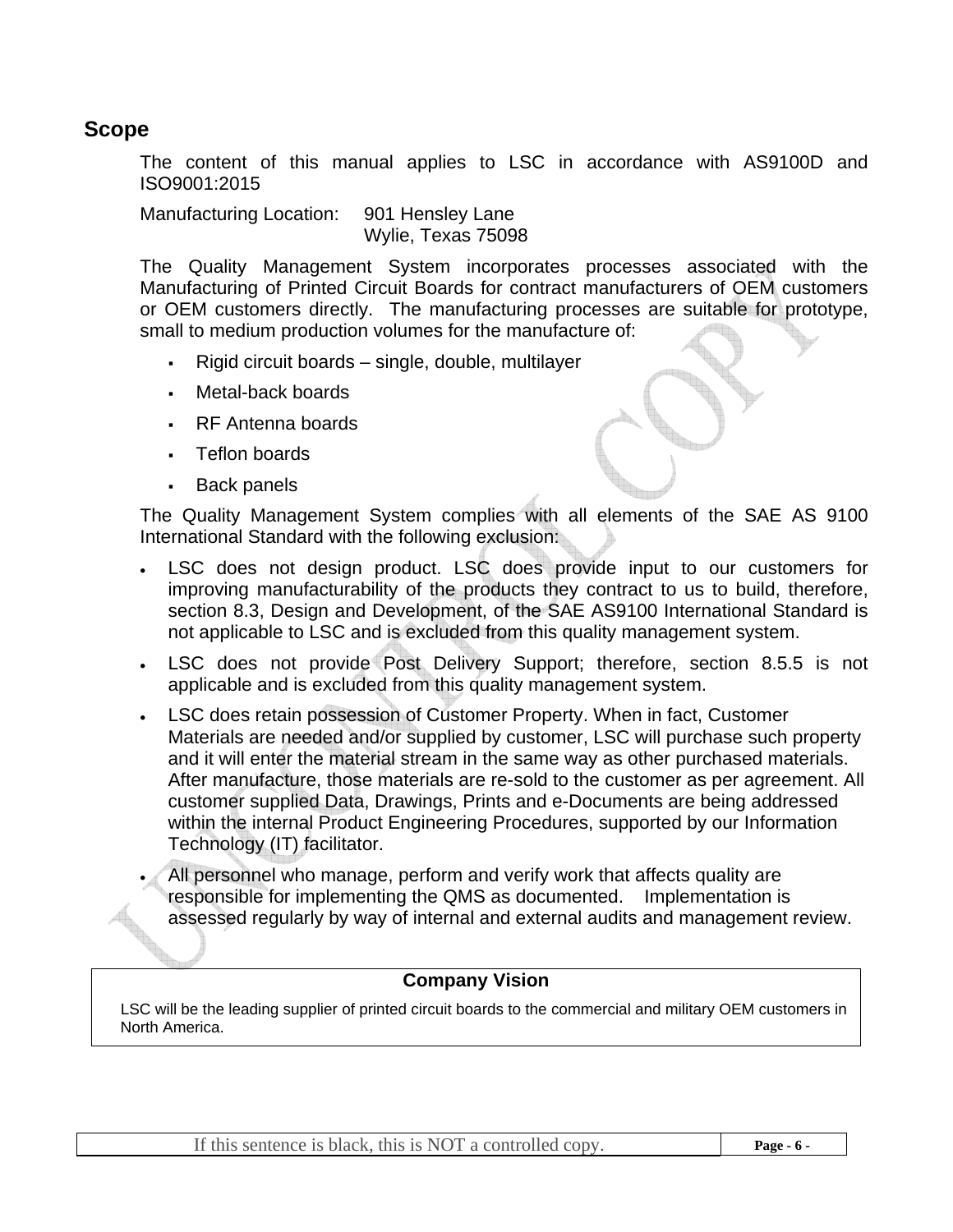#### **Quality Policy**

LSC will team up with suppliers and strive to meet or exceed customer expectations in quality, service, delivery and cost. Quality objectives are established and accomplished in a profitable, ethical and professional manner. LSC is committed to continual improvement of its QMS through employee awareness and preventive actions.

#### **Environmental, Health and Safety**

Lone Star Circuits is committed to protecting the environment and the health and safety of our associates, our customers and the environment in which we all live. We shall conduct our business with the highest ethical standards. LSC will comply with all applicable environmental, health and safety (EHS) regulations. We will integrate EHS regulations into our key business matters which include the production and support of our products and services. We will work to reduce and minimize the generation of hazardous and solid waste, recycle and reuse materials and responsibly manage water and waste water at our facility. We will strive to minimize any accidents or injuries at the facility and encourage safe practices while away from our workplace.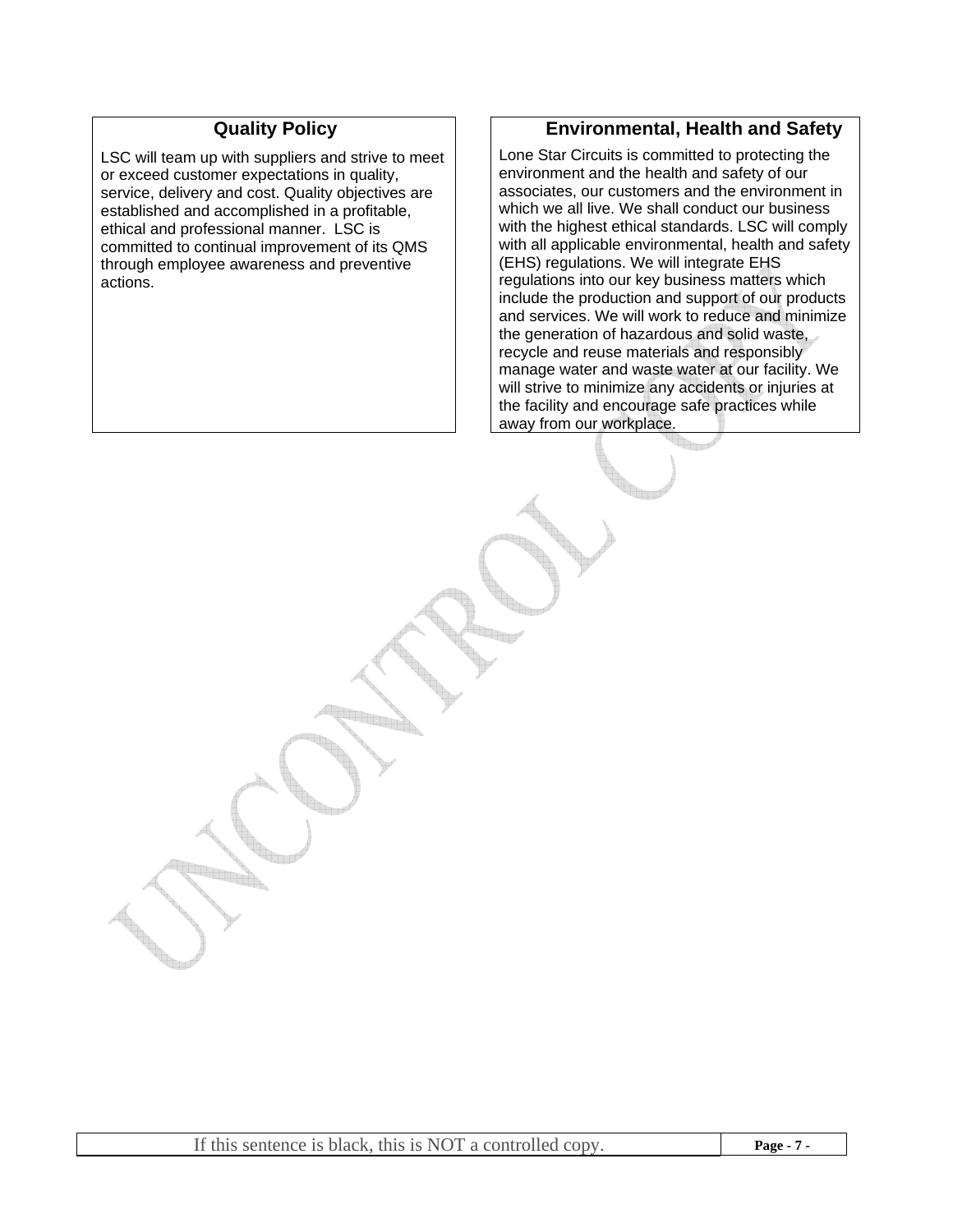#### **PRACTICAL STEPS TO SUPPORT POLICIES**

#### **Customer Focus:**

The company shall consider the Customers needs in its every day operations and decision making and consider the impact on the Customer at all times.

#### **Workplace Excellence:**

The Company strives to encourage employees to strive for individual excellence in their work and in their association with other people inside and outside of the workplace. We aim to motivate employees by providing leadership, training, proper materials and facilities and a cooperative and safe environment.

#### **Empowerment:**

The Company managers are responsible for developing organizations and systems that accommodate the goal of achieving Customer satisfaction. Managers are to recognize, and support employees charged with the responsibility of interfacing with Customers. Employees who are authorized to deal with Customers are responsible for carefully listening to Customers and fully understanding their requirements and expectations. These employees shall be as responsive as possible to those needs within the province and spirit of good business practices.

#### **Intelligent Management:**

Managers are directed to make decisions and guide operations based on facts, data and verifiable evidence whenever possible. Such management techniques eliminate bias and unfounded opinion wherever possible.

#### **Mission Statement**

As the leading supplier of printed circuit boards to North America's electronic equipment manufacturers, LSC

- Will be a customer-focused organization utilizing engineering expertise and production capabilities to provide printed circuit systems that meet or exceed our customers' requirements.
- Will be a highly responsive, cost effective supplier with capacity and resources to meet our customers' requirements.
- Will continually improve processes, methods and materials to reduce costs, improve quality and reduce cycle time.
- Will leverage capabilities and resources of strategic alliance partners (resin, chemical suppliers and equipment manufacturers) to develop new business opportunities and market LSC's capabilities.
- Will continually explore other market opportunities taking advantage of existing or modified processes to expand our offerings and service to our customers.
- Will utilize our resources and technical capabilities to the fullest extent in order to protect the health and safety of our employees, our customers, the general public and the environment.
- Will be the preferred place of employment of highly trained and empowered employees.
- Will be a high-performance organization that achieves consistent product quality, ontime delivery and strong financial performance.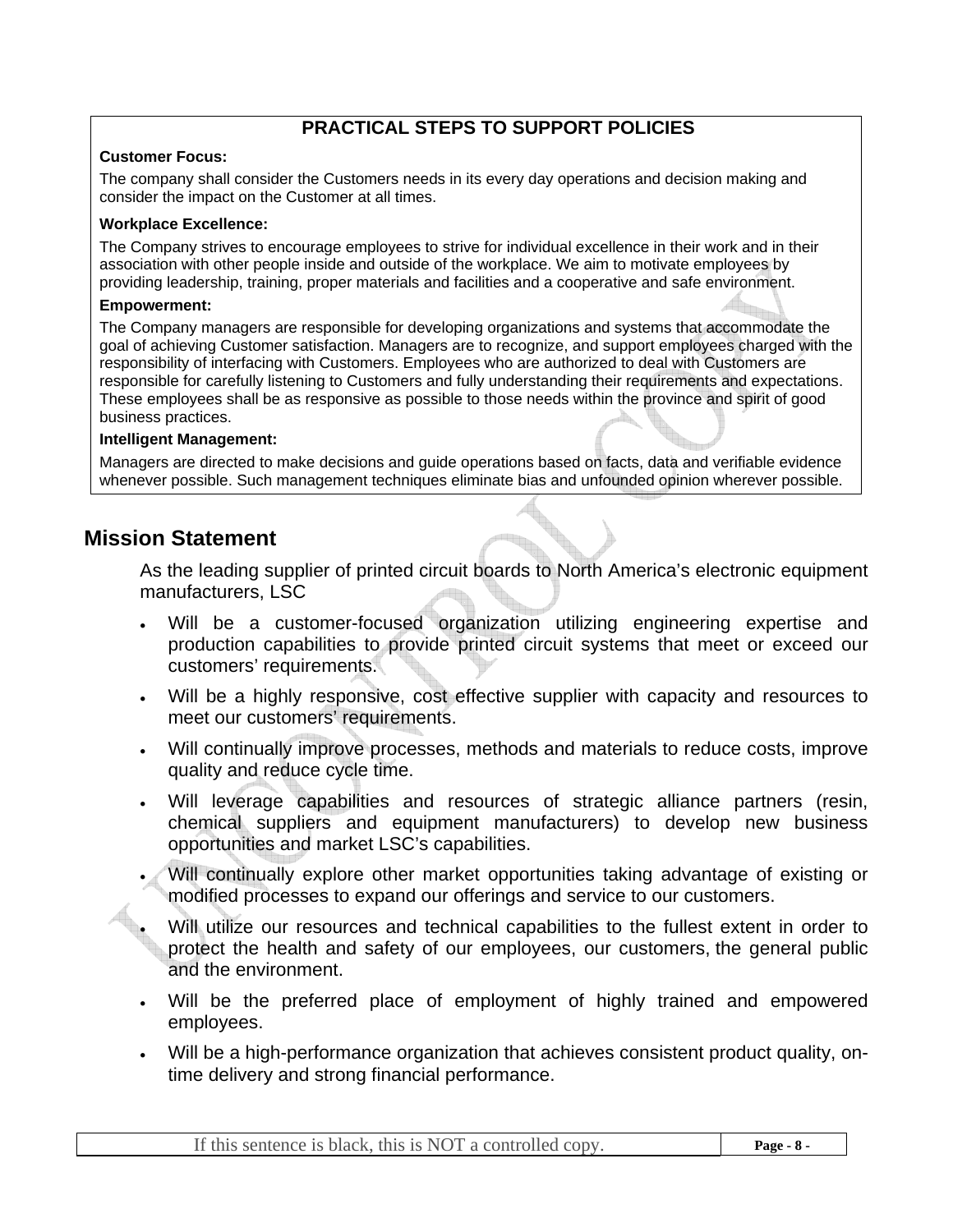## **Controlled Copy Distribution List**

The master electronic copy of this Manual shall be maintained on the LSC network server as a password protected read-only documented information record in accordance with the Quality Management System Procedure 001 Control of Documents (QMS PRC 001). All other copies, electronic or printed, are uncontrolled copies and are to be used as reference only.

Copies sent to customers, electronic or printed, are uncontrolled copies and not subject to revision updates. A \*.pdf version of the Quality Management System Manual shall be used to send to electronic copies to customers and such shall clearly indicate that it is not a controlled copy.

## **Key Terminology used in the Quality Manual**

#### **Risk**

Risk is an undesirable situation or circumstance that has both a likelihood of occurring and a potentially negative consequence.

#### **Special Requirements**

Those requirements identified by the customer, or identified by LSC, which have high risk to being achieved, thus requiring their inclusion in the risk management process. Factor used in the determination of special requirements include product or process complexity, past experience and product or process maturity. Examples of special requirements include performance requirements imposed by the customer that are at the limit of manufacturing capability, or requirements determined by the organization that exceeds the technical or process capabilities.

#### **Critical Items**

Those items (e.g., functions, parts, software, characteristics, and processes) having significant effect on the product realization and use of the product: including form, fit, function, producibility, service life, safety, performance, etc.; that require specific actions to ensure they are adequately managed. Examples of critical items include safety critical items, fracture critical items, mission critical items, key characteristics, etc.

#### **Key Characteristic**

An attribute or feature whose variation has a significant effect on product fit form, function, performance, service life or producibility that requires specific actions for the purpose of controlling variation.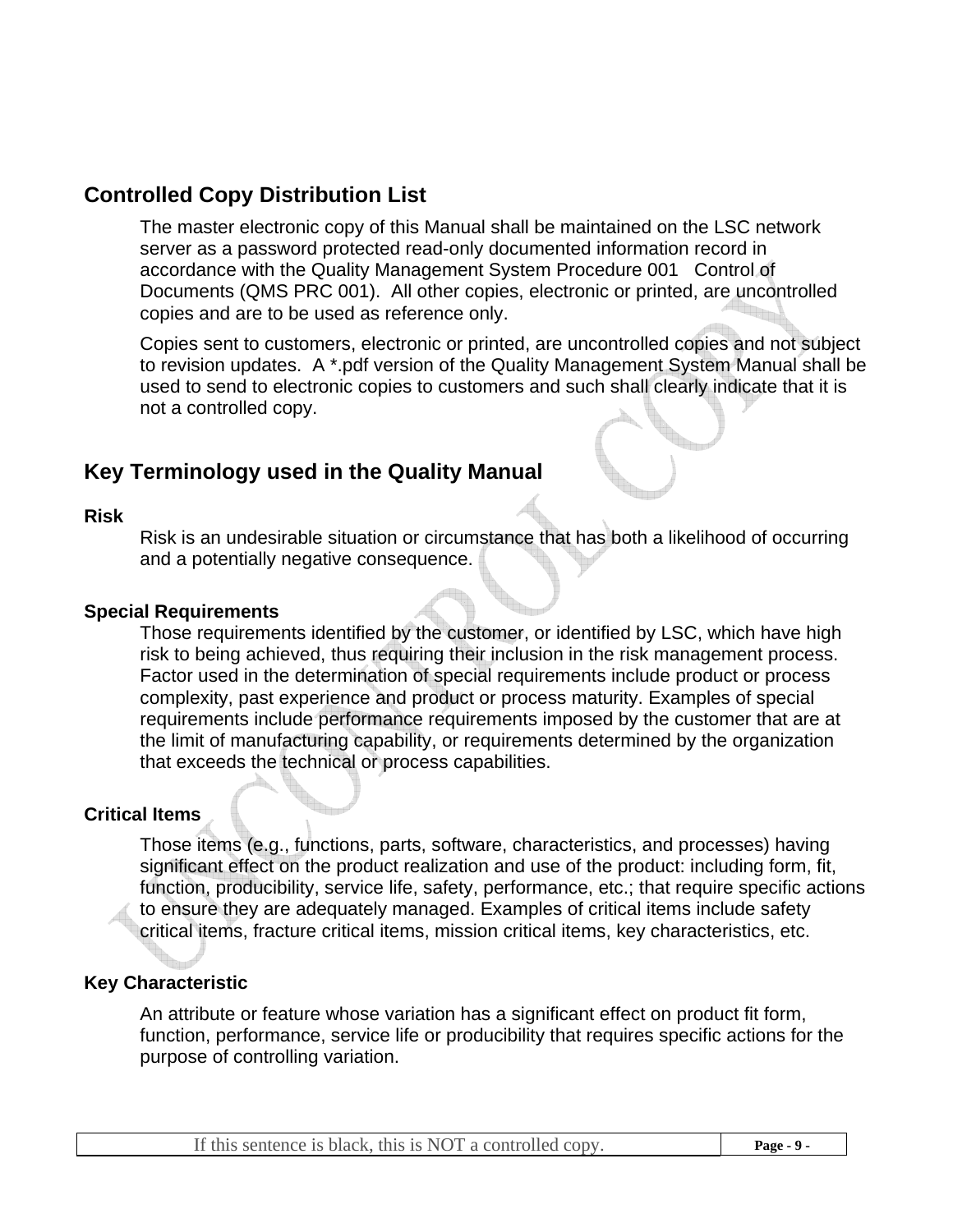#### **Counterfeit Parts**

Tana k

LSC is committed to providing high quality products on which our customers may rely upon. It is our policy to ensure that counterfeit parts are not used in the manufacture of our products. We purchase all components and materials directly from:

Manufacturer Direct Manufacturers Authorized Distributor OEM Bonded Inventoried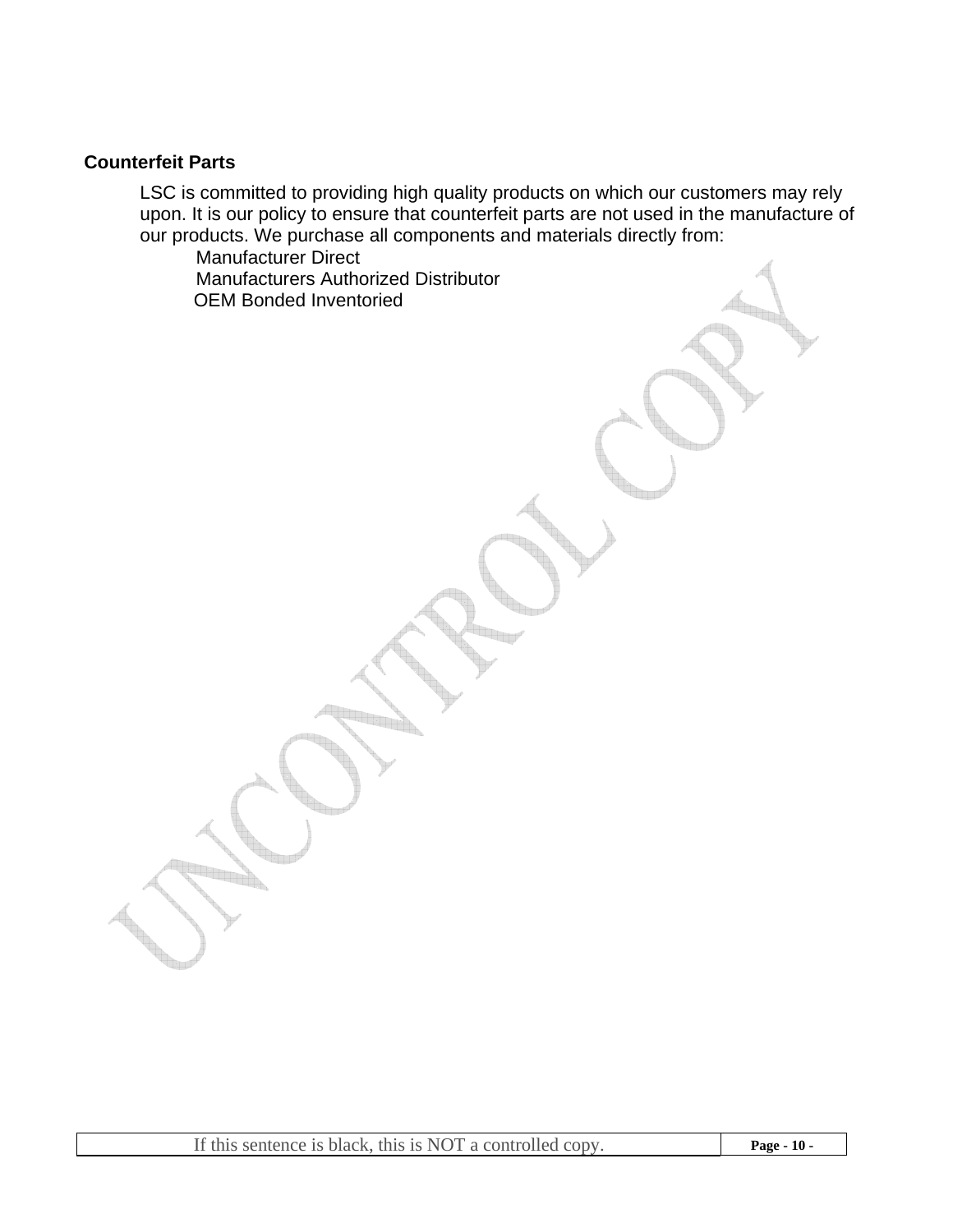## **4. Context of the organization**

#### *4.1 UNDERSTANDING THE ORGANIZATION AND ITS CONTEXT*

We have determined the relevant external and internal issues that affect our ability to achieve the intended outcomes of our management system. We have considered the full business environment, the key drivers and trends having impact on the objectives of the organization and the relationship and values of external stakeholders. Details of the context of our organization are given below:

See Appendix Attachment 2 "Issues, which can affect Interested Parties"

#### *4.2 UNDERSTANDING THE NEEDS AND EXPECTATIONS OF INTERESTED PARTIES*

We have identified and documented the interested parties in general terms, and their requirements. We have determined and documented any applicable and statutory and regulatory quality management system requirements, and we have addressed these requirements in our quality management system.

See Appendix Attachment 3 "Interested Parties (Stakeholders)

#### *4.3 DETERMINING THE SCOPE OF THE QUALITY MANAGEMENT SYSTEM*

We have determined and documented the boundaries and applicability of our management system and have considered the issues identified in Clause 4.1 and 4.2 as well as those that relate to our product and service when establishing and documenting the scope.

#### *4.4 QUALITY MANAGEMENT SYSTEM AND ITS PROCESSES (QMS)*

We have established, implemented, and will maintain and continually improve our quality management system, including the processes and their interactions needed to meet the requirements of the international standard.

To deliver the requirements, we have identified and documented:

- The processes needed for the implementation, operation and maintenance of the management system along with opportunities for its improvement and their application throughout the organization
- The inputs required, and outputs expected from these processes
- The sequence and interaction of these processes
- The criteria and methods needed to ensure that both the operation and control of these processes are effective
- The availability of resources and information necessary to support the operation and monitoring of these processes; the availability of resources and information necessary to support the operation and monitoring of these processes
- The risks and opportunities within the management system and how to plan to address them
- The monitoring, measuring and analyzing of these processes, and implement actions necessary to achieve planned results and continual improvement
- The assignment of the responsibilities and authorities for these processes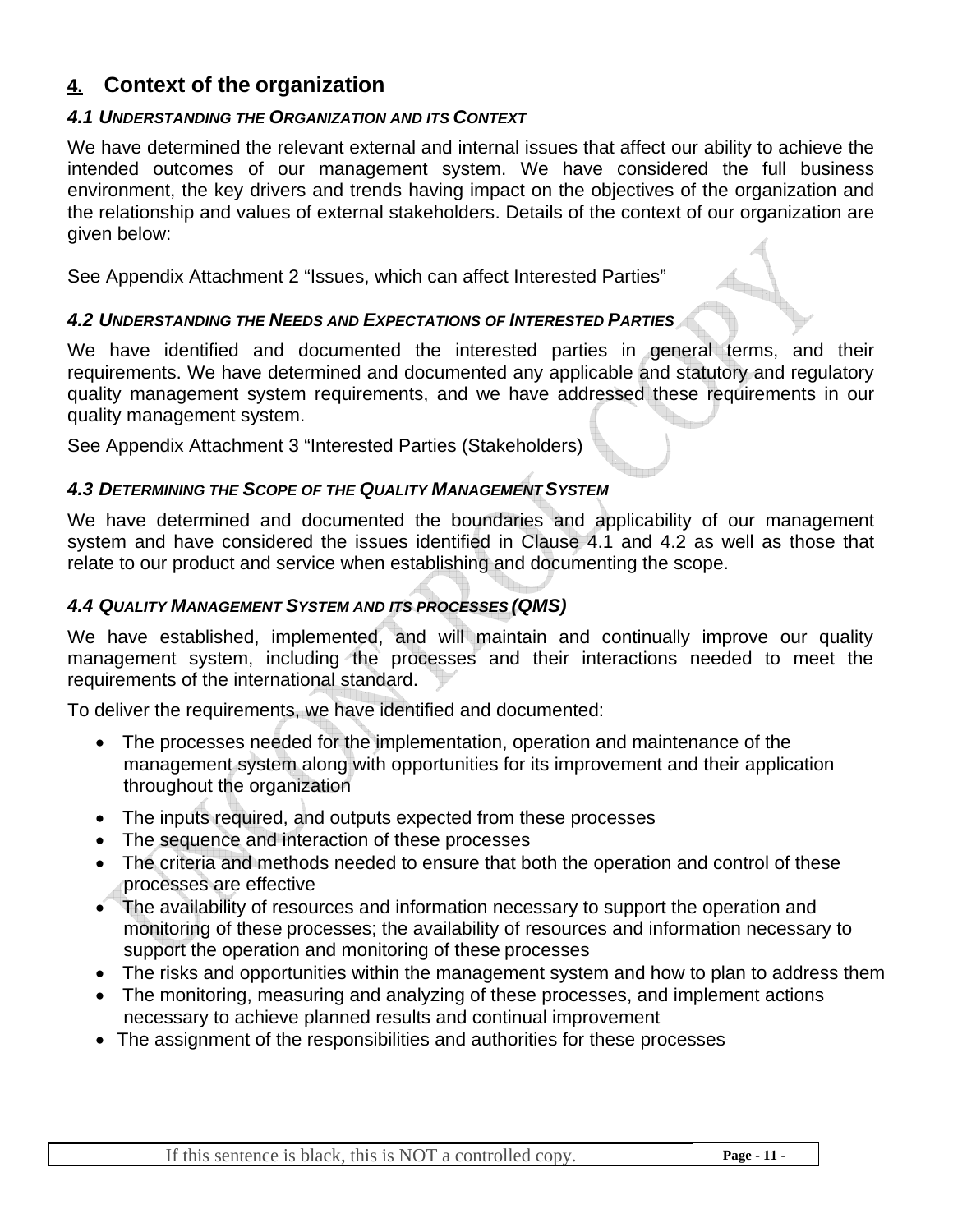Attachment 1 presents an illustration of the inter-relationship of QMS processes. In addition, documented information record is maintained to support these processes and is retained as records to demonstrate that all processes are effective and working as planned**.** 

 $\sqrt{2}$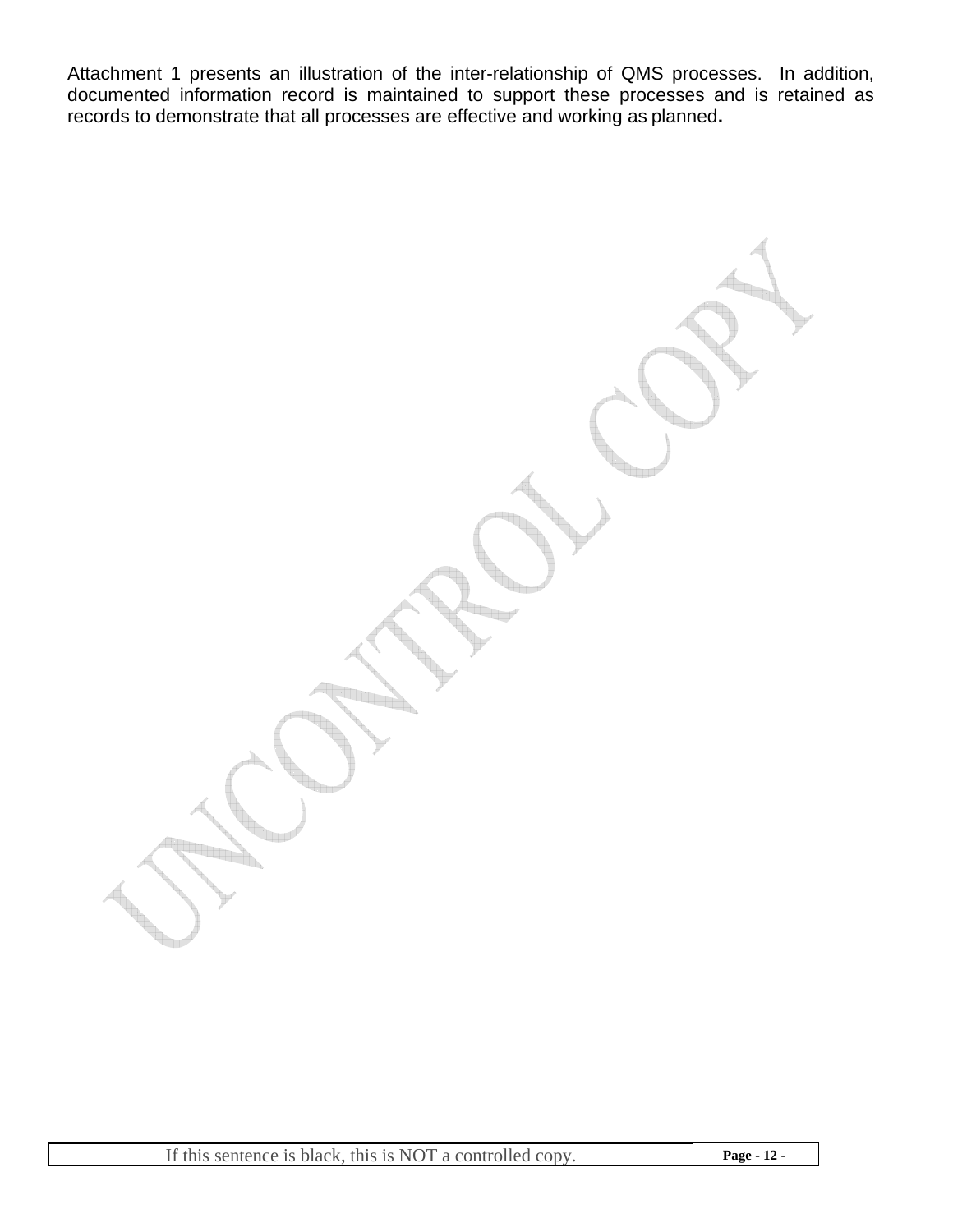## **5. Leadership**

#### *5.1 LEADERSHIP AND COMMITMENT*

#### 5.1.1 General

Our Top management demonstrates leadership and commitment with respect to our QMS by taking accountability of the effectiveness of the QMS; by establishing a quality policy and quality objectives that are compatible with the direction of the organization; that both policy and objectives are communicated, understood and applied within the organization; ensuring integration of QMS requirements into the organization's business processes and by promoting awareness of a process approach and risk based thinking.

In addition, our Leadership Team provides the resources necessary for the QMS; sustained implementation and to ensure the importance of effective quality management and of conforming to QMS requirements; ensuring that the QMS achieves intended results; engaging with, directing and supporting persons to contribute to the effectiveness of the QMS; promote improvement and support other members of the Leadership Team to demonstrate their leadership as it applies to their area of responsibility. Management provides the resources to communicate these common goals to all levels of associates.

#### 5.1.2 Customer Focus

As an organization, Lone Star Circuits strives to meet our clients' expectations; our Leadership Team demonstrates their leadership and commitment by ensuring that clients' requirements and applicable regulatory and statutory requirements are met; that risks and opportunities that could affect our products and services have been addressed; that our focus is on consistently providing client satisfaction.

We measure and report monthly on product and service conformity and on-time delivery performance. If planned results are not met or will not be achieved, we take action as deemed appropriate by the LSC leadership team during management review meetings.

#### *5.2 POLICY*

Our Top Management have developed a quality policy that is in line with the requirements of the standard. The Policy is available as documented information, is communicated throughout the organization and is also available to interested parties, as appropriate.

#### *5.3 ORGANIZATIONAL ROLES, RESPONSIBILITIES AND AUTHORITIES*

Our Top management will ensure that the responsibilities and authorities for relevant roles are assigned and communicated throughout the organization. The organization has identified, documented and communicated the roles, responsibilities and authorities of those involved in the management system and their interrelationships within the organization. We have established an organization chart and supporting table the defines the organizational structure and responsibilities of each member of the management team.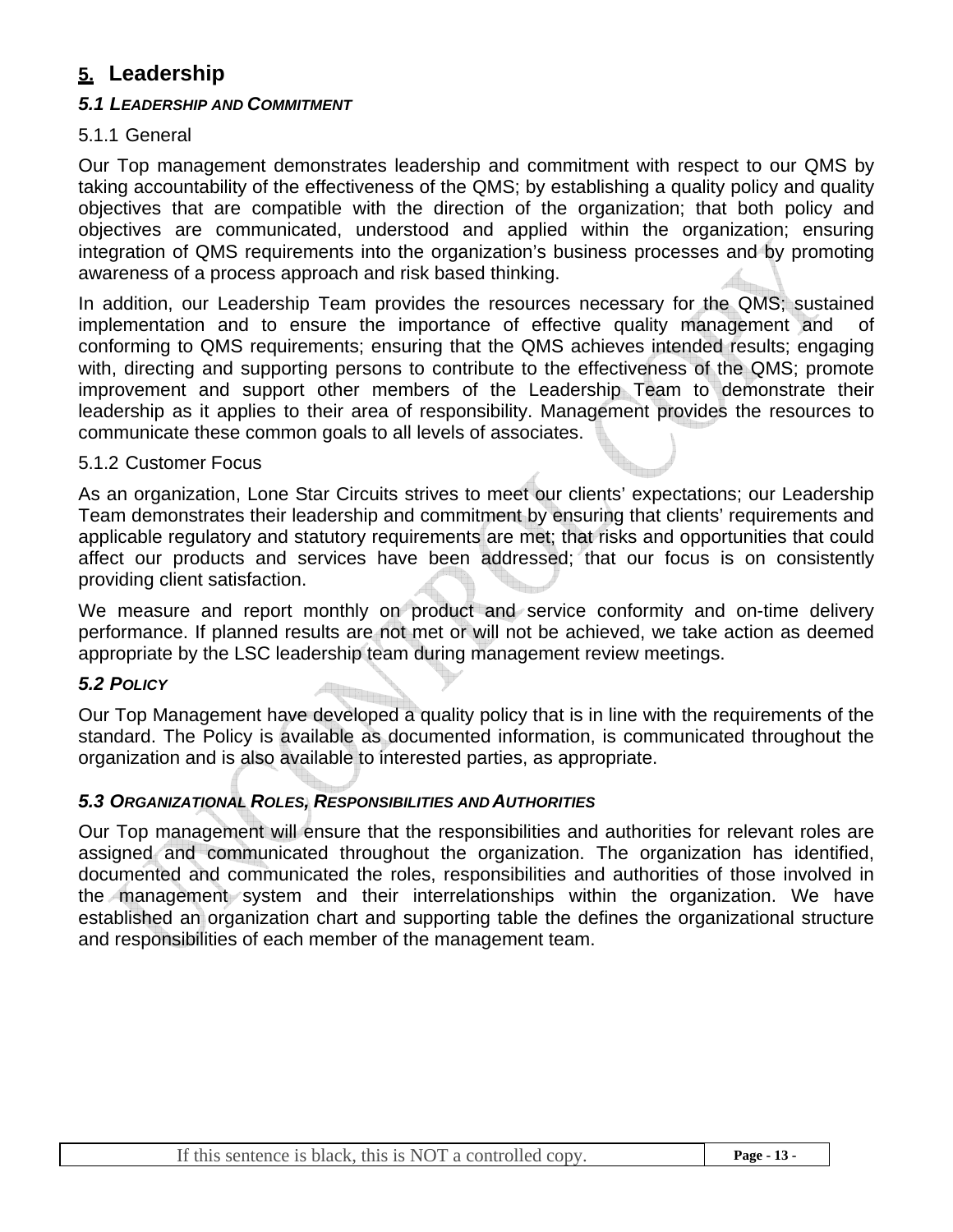*TOP MANAGEMENT HAS APPOINTED A SPECIFIC MEMBER OF MANAGEMENT, IDENTIFIED AS THE* management representative, who has the responsibility and authority for oversight of the following requirements.

- $\triangleright$  ensuring that the quality management system conforms to the requirements of the AS9100D International Standard
- $\triangleright$  ensuring that the processes are delivering their intended outputs
- ¾ reporting on the performance of the quality management system and on opportunities for improvement, to top management
- $\triangleright$  ensuring the promotion of customer focus throughout the organization
- $\triangleright$  ensuring that the integrity of the quality management system is maintained when changes to the quality management system are planned and implemented.

The management representative has the organizational freedom and unrestricted access to top management to resolve quality management issues.

The appointed Management Representative is: Quality Manager or Designee

NOTE: The responsibility of a management representative can include liaison with external parties on matters relating to the quality management system.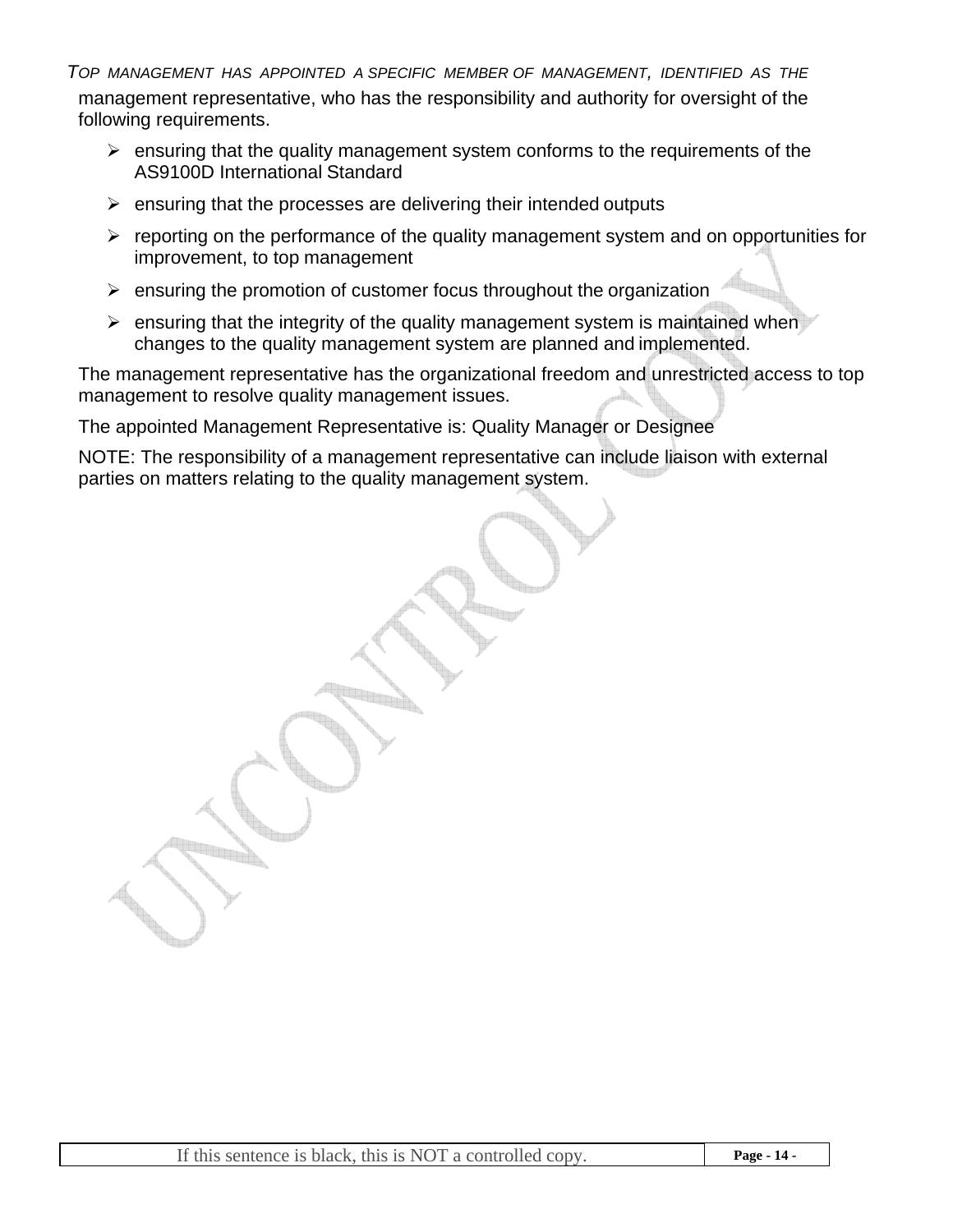## **6. Planning**

#### *6.1 ACTIONS TO ADDRESS RISKS AND OPPORTUNITIES*

We have considered the issues detailed in clause 4.1 and 4.2 of this document and have determined the risks and opportunities that need to be addressed to assure the QMS can achieve its intended outcomes; that we prevent or reduce undesired effects and achieve continual improvement.

We have put a plan in place to address these risks and opportunities and a plan to integrate and implement these actions in the QMS and evaluate their effectiveness. We have established a procedure for risk management.

#### *6.2 QUALITY OBJECTIVES AND PLANNING TO ACHIEVE THEM*

We have established quality objectives at various levels throughout the organization in line with the requirements of AS 9100 D (ISO 9001:2015 Clauses 6.2.1 and 6.2.2. We have established a procedure for quality planning to outline objectives and planning activities for the organization.

#### *6.3 PLANNING OF CHANGES*

If we make changes to our QMS they would be carried out in a planned and systematic manner. We will consider the purpose of any change, their potential consequences, the integrity of the QMS, the availability of resources and the allocation or reallocation of responsibilities and authorities.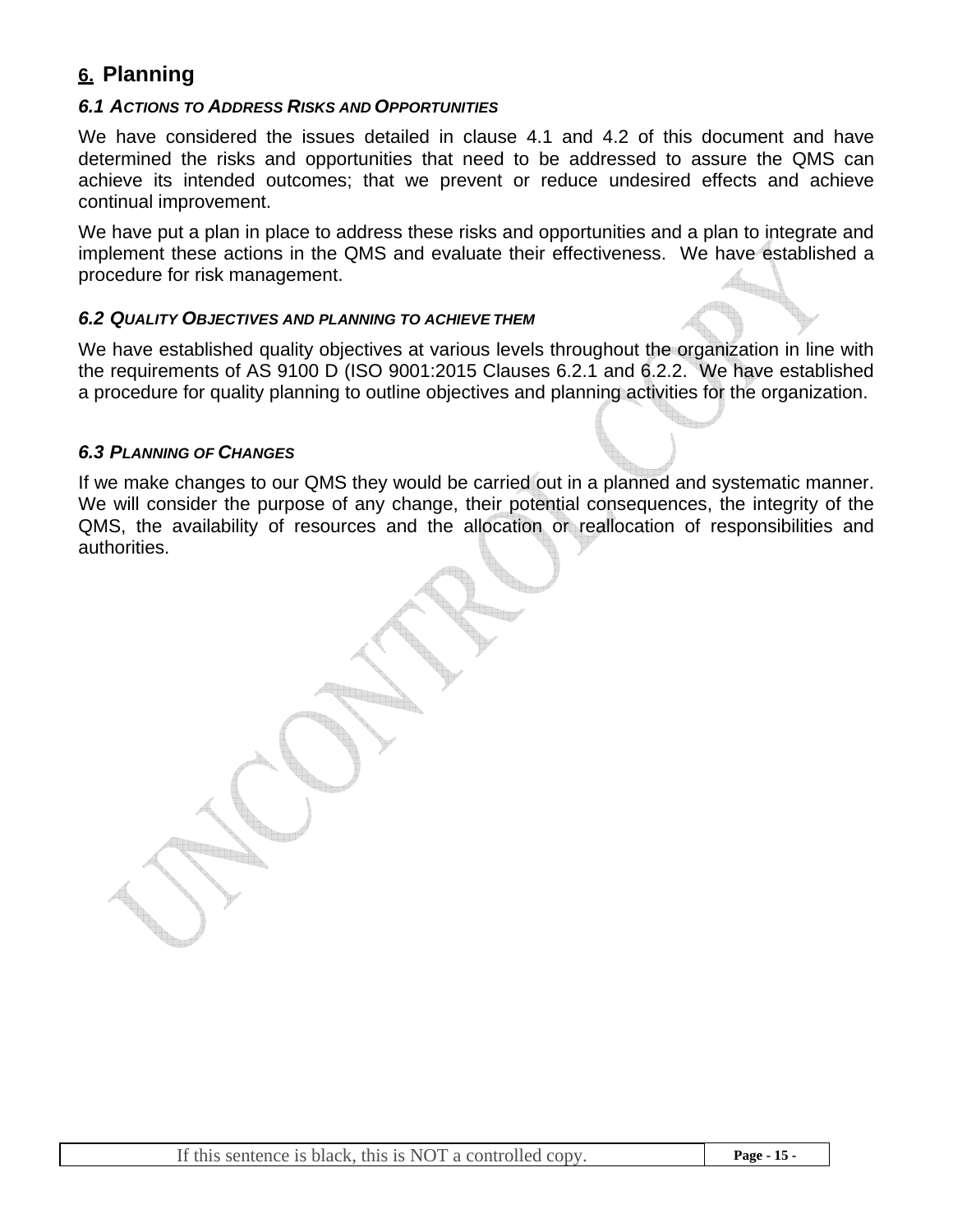## **7. Support**

#### *7.1 RESOURCES*

#### 7.1.1 General

We have determined and provided the resources needed for the establishment, implementation, maintenance and continual improvement of our QMS. We have considered the capabilities of our existing resources and what we need to obtain from external providers.

#### 7.1.2 People

Those resources include people who have the necessary skills and competencies to effectively operate our QMS and to meet and exceed our clients' expectations. Also, see Clause 7.2.

#### 7.1.3 Infrastructure

We have provided the infrastructure determined necessary for the provision of our processes and conformity of our products and services.

#### 7.1.4 Environment for the Operation of Processes

We have provided the environment determined necessary for the provision of our processes and conformity of our products and services.

#### 7.1.5 Monitoring and Measuring Resources

We have determined that we need to use measuring and monitoring resources for evidence of conformity for our products and services and have created specific documented information detailing how we have approached this requirement.

#### 7.1.6 Organizational Knowledge

We have determined the knowledge necessary to operate our processes when achieving conformity of our products and services. We have systems in place to address any changes to our needs and possible trends that come up from time to time. The Change Notice, Management Review Report and the Training Database are the systems to address changes of our needs. The knowledge is in the form of documented information record and is available to those who require it.

#### *7.2 COMPETENCE*

We have determined the competence of people doing work under our control that affects performance to ensure that these people are competent based on appropriate education, training or experience and where applicable, take actions to acquire the necessary competence and evaluate the effectiveness of the actions taken.

WE REVIEW NECESSARY COMPETENCES WHENEVER RESPONSIBILITIES OR SCOPE OF WORK CHANGE, AND AT NOMINALLY ANNUAL INTERVALS.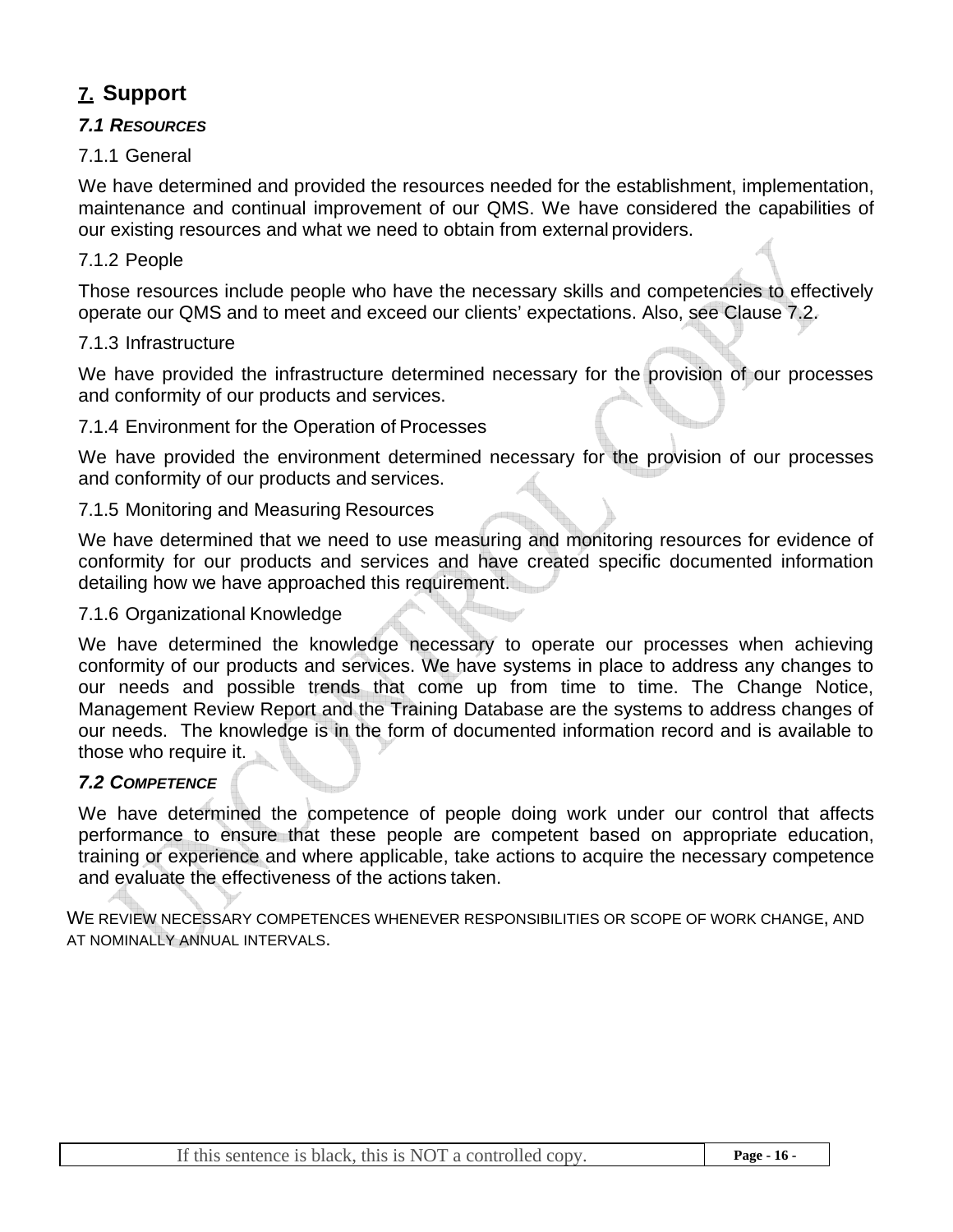#### *7.3 AWARENESS*

We have ensured that people doing work under our control are aware of our policies; our quality objectives relevant to them; their contribution to the effectiveness of the system and the implications of not conforming to the QMS requirements.

*ADDITIONALLY, WE ENSURE THAT THEY ARE AWARE OF*

- $\triangleright$  relevant quality management system documented information and changes
- $\triangleright$  their contribution to product or service conformity
- $\triangleright$  their contribution to product safety
- $\triangleright$  the importance of ethical behavior

#### *7.4 COMMUNICATION*

We have determined the need for internal and external communications relevant to the system including on what, when, with whom, how and who would communicate.

WE COMMUNICATE INTERNAL AND EXTERNAL FEEDBACK RELEVANT TO THE QUALITY MANAGEMENT SYSTEM.

#### *7.5 DOCUMENTED INFORMATION*

We have written policies and procedures as appropriate to meet the requirements of our QMS and the AS 9100 D (ISO 9001:2015 standard). Details of how we produce and control our documented information are detailed in the Control of Documents procedure.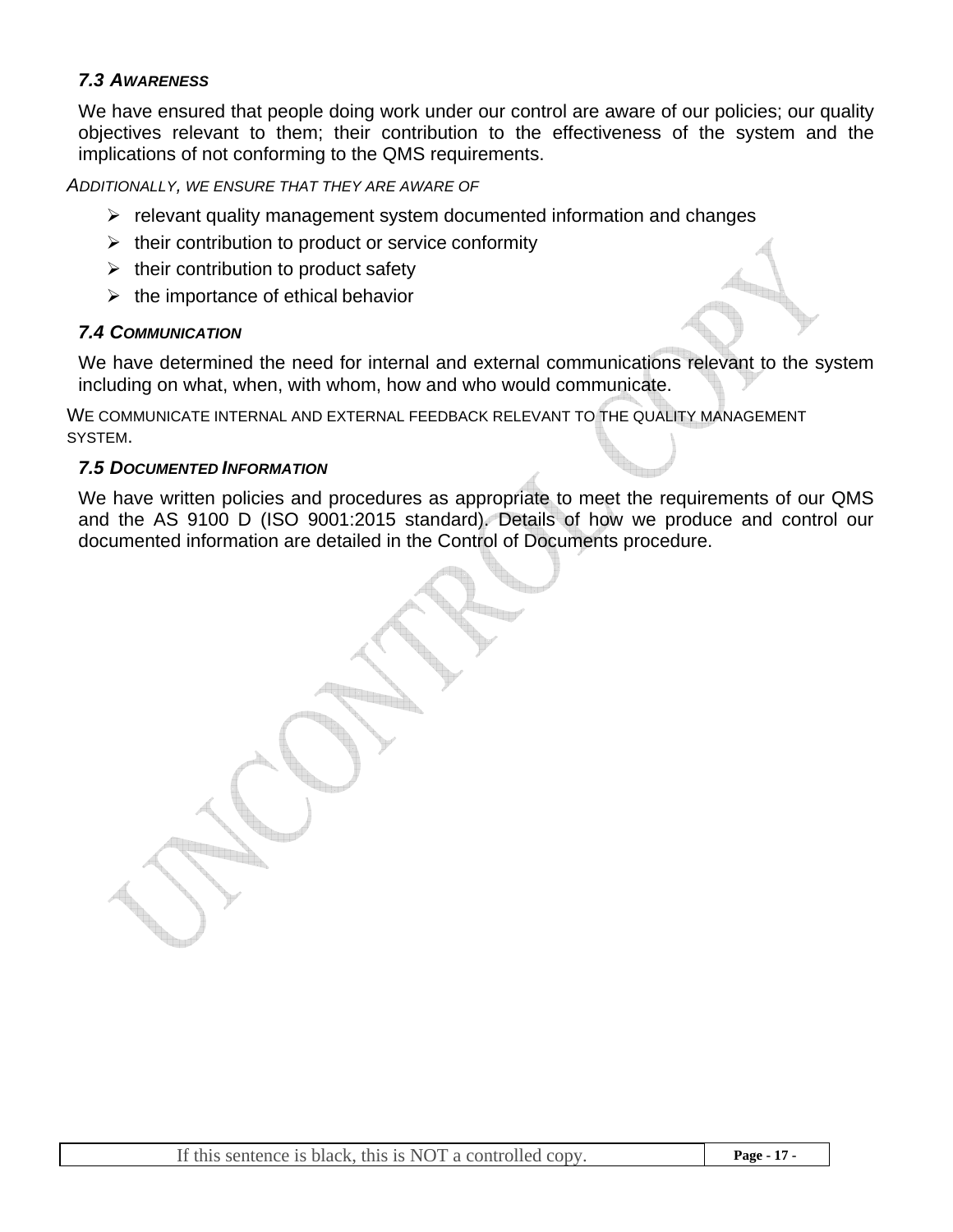## **8. Operation**

#### *8.1 OPERATIONAL PLANNING AND CONTROL*

We have planned, implemented and controlled processes needed to meet requirements for the provision of our products and services, and to implement the actions determined in clause **6.1** of this document by determining the requirements of our products and services; establishing criteria for those processes and for the acceptance of our products and services. We have also determined the resources needed to achieve conformity of our products and services and by implementing control of the processes in accordance with the detailed criteria.

We keep documented information to the extent necessary to have confidence that the processes have been carried out as planned and that demonstrate the conformity of our products and services.

We shall control planned changes and review the consequences of unintended changes, taking action to mitigate any adverse effects as necessary. We shall ensure that outsourced processes are also controlled.

#### *8.2 REQUIREMENTS FOR PRODUCTS AND SERVICES*

8.2.1 Customer Communication

We communicate with clients where necessary in relation to information related to our products and services, inquiries, contracts or order handling including changes, customer property, obtaining their feedback, including complaints and specific contingency actions where appropriate.

#### 8.2.2 Determination of Requirements Related to Products and Services

When determining the requirements for our products and services offered to potential clients we have ensured that applicable regulatory and statutory requirements have been defined and that we can meet those requirements and that we can substantiate any claim made for our products and services.

#### *WE DETERMINE ANY SPECIAL REQUIREMENTS OF THE PRODUCTS AND SERVICES*

We identify operational risks (e.g. new technology, ability and capacity to provide, short delivery time frame)

#### 8.2.3 Review of Requirements Related to Products and Services

We review our Clients' requirements including those for delivery and post-delivery activities; as well any statutory and regulatory requirement applicable to the product and service being provided. We also review those requirements not stated by the client, when known, plus any contract or order requirements that are different from the original request.

REQUIREMENTS REVIEW IS COORDINATED WITH APPLICABLE FUNCTIONS WITHIN THE COMPANY (THESE INCLUDE BUT NOT LIMITED TO PLANNING, QUALITY ASSURANCE, ENGINEERING AND MANUFACTURING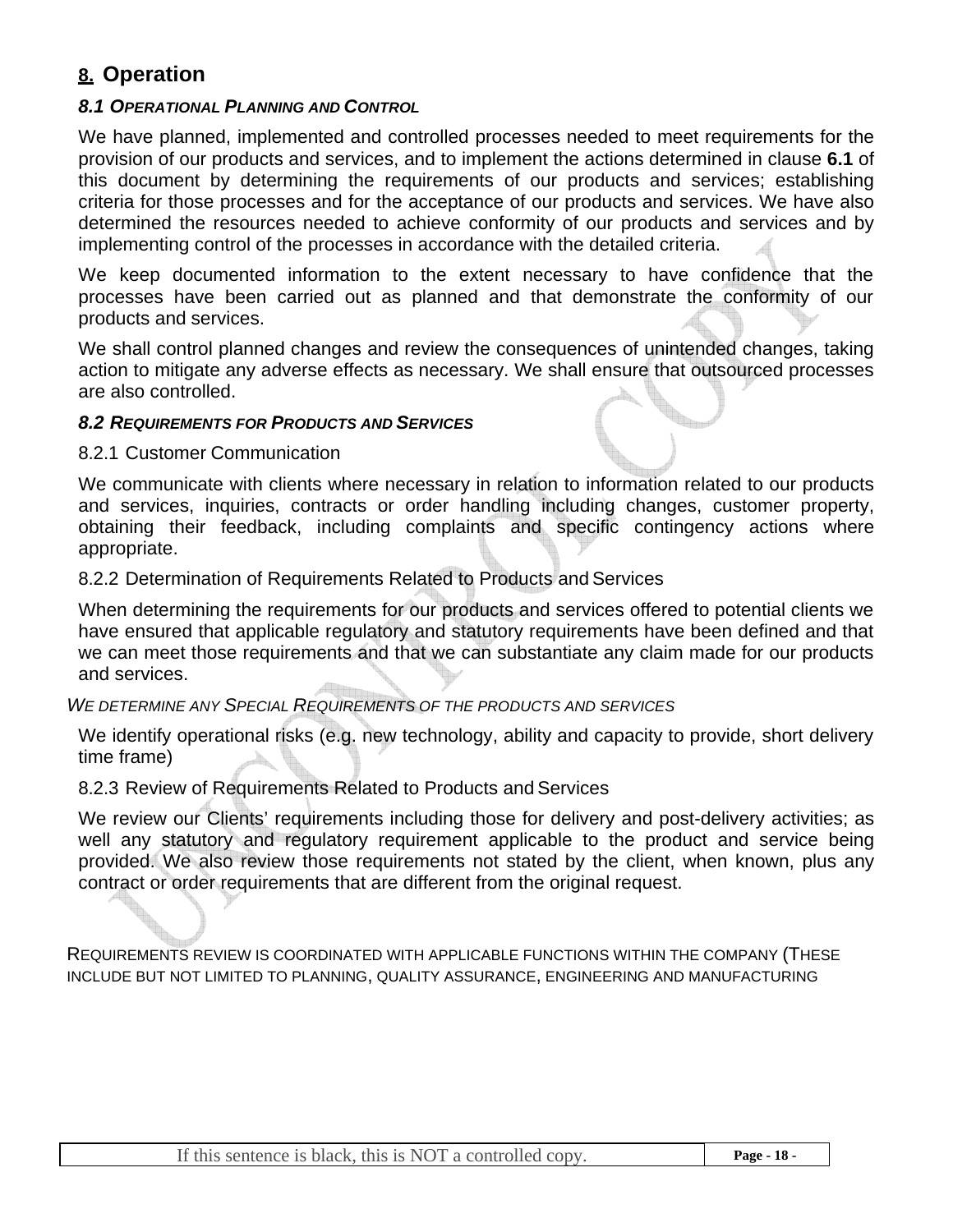We conduct this review prior to our commitment to supply our products and services; we always provide a documented information confirmation of the order, even if the client has not.

#### *IF IT IS DETERMINED THAT SOME REQUIREMENTS CANNOT BE MET OR CAN ONLY PARTIALLY BE MET, WE NEGOTIATE A MUTUALLY ACCEPTABLE REQUIREMENT WITH THE CUSTOMER.*

Where requirements change, we ensure that all relevant documented information is amended and that personnel are made aware prior to delivery.

#### 8.2.4 Changes to requirements for products and services

We will ensure that when changes are made to our products and services relevant persons are made aware and relevant documented information is amended to reflect those changes made.

#### *8.3 DESIGN AND DEVELOPMENT OF PRODUCTS AND SERVICES*

We have looked at the requirements of this clause in the standard and have determined that they are not applicable to the scope of our management system.

#### *8.4 CONTROL OF EXTERNALLY PROVIDED PROCESSES, PRODUCTS AND SERVICES*

We have established a procedure which details how our organization handles the control of externally provided products and services.

#### *8.5 PRODUCTION AND SERVICE PROVISION*

#### **8.5.1 Control of Production and Service Provision**

We have implemented controlled conditions for the production and service provision, including delivery and post-delivery activities in line with the requirements of Clause 8.5.1 of the AS9100D quality management system standard.

#### **8.5.2** Identification and Traceability

Where necessary we have introduced a system to uniquely identify our products and services for the purposes of traceability. We identify the status of our processed outputs with respect to monitoring and measurement requirements throughout the provision of our products and services. We retain documented information appropriate to maintaining identification and traceability. We have established a procedure for identification and traceability.

#### **8.5.3** Property belonging to Customers or External Providers

We exercise due care and attention when dealing with property belonging to external providers (including clients). We report any defect, damage or loss to the external provider as soon as it has been identified by our personnel.

#### **8.5.4** Preservation

We ensure the preservation of our products and services to the extent necessary to maintain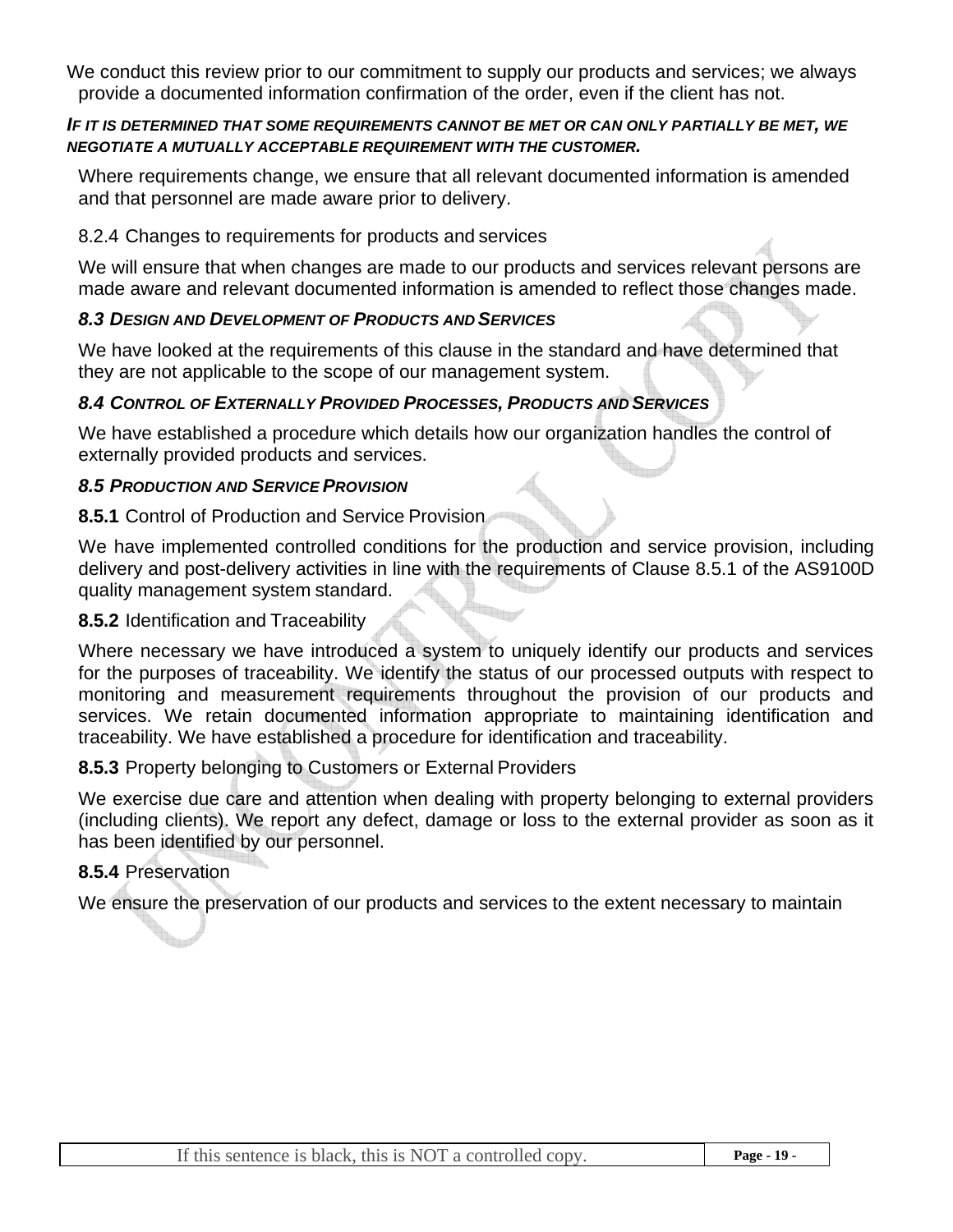their conformity throughout the production process.

**8.5.5** Post-delivery Activities

LSC does not provide Post Delivery Support. Therefore, the following requirements do not apply

a. statutory and regulatory requirements;

c. the nature, use, and intended lifetime of its products and services;

d. customer requirements;

e. customer feedback;

f. collection and analysis of in-service data (e.g., performance, reliability, lessons learned);

g. control, updating, and provision of technical documentation relating to product use, maintenance, repair, and overhaul;

h. controls required for work undertaken external to the organization (e.g., off-site work);

i. product/customer

b. the potential undesired consequences associated with our products and services, is applicable and is covered under customer satisfaction 9.1.2.

#### **8.5.6** Control of Changes

And only on the contract of

We review and control changes necessary for the production and service provision to ensure continued conformity of our products and services. We keep documented information records of any such changes. We have established a procedure for change control.

#### *8.6 RELEASE OF PRODUCTS AND SERVICES*

We have implemented arrangements at appropriate stages of production or service provision to verify that product and service requirements have been met; evidence of such acceptance is documented with our certificate of conformance and warranty offering.

Products and services will not be released to our clients until the verification arrangements have been met; exceptions can only be made with the authorization of the client themselves. Appropriate records of who authorized the release are maintained electronically.

#### *8.7 CONTROL OF NONCONFORMING OUTPUTS*

We have established a procedure for non-conforming product which details how our organization would deal with the control of nonconforming process outputs, products and<br>contiened services.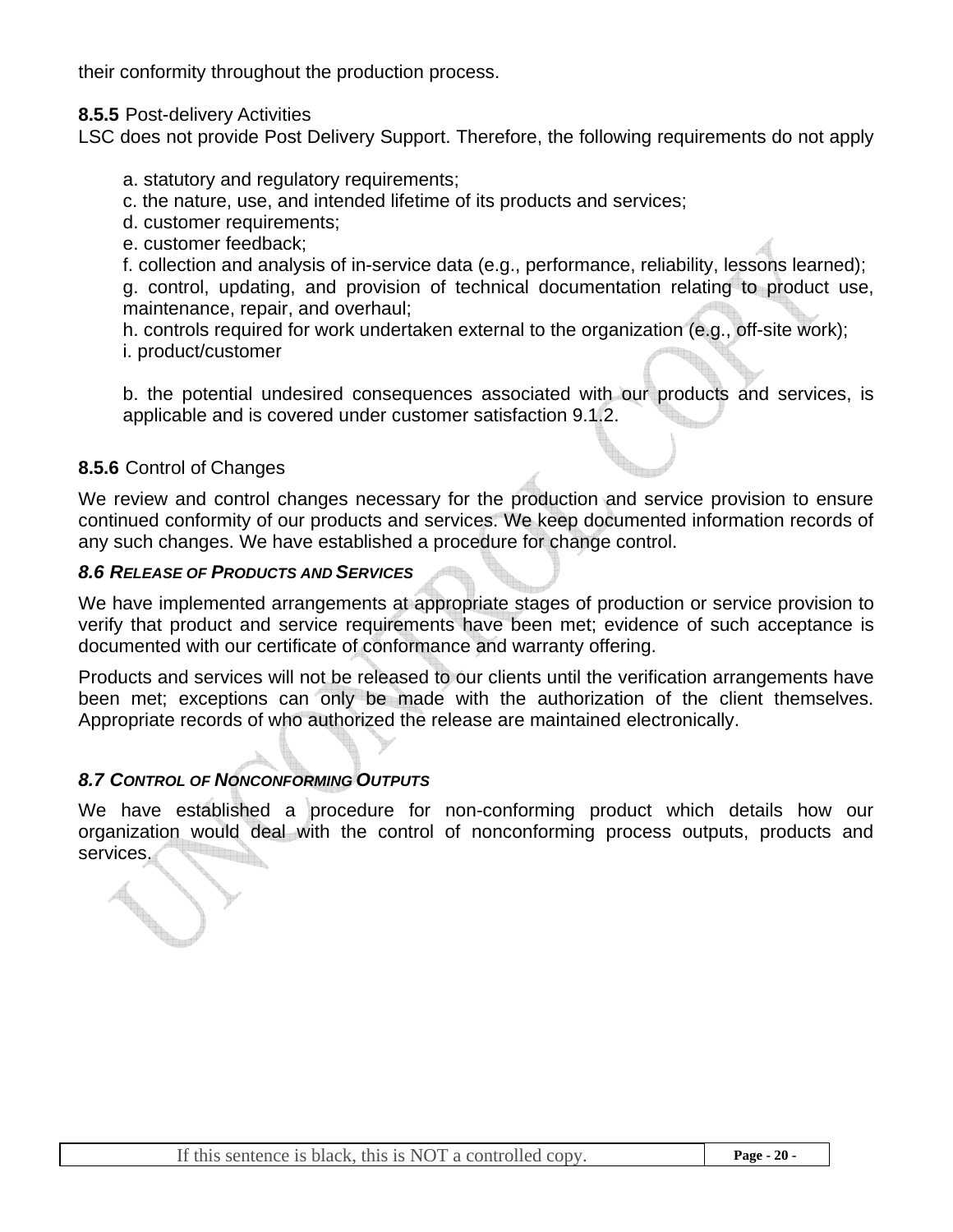## **9. Performance Evaluation**

#### *9.1 MONITORING, MEASUREMENT, ANALYSIS AND EVALUATION*

#### 9.1.1 General

We have determined what needs to be monitored and measured; the methods for monitoring, measurement, analysis and evaluation, as applicable, to ensure valid results; when the monitoring and measuring shall be performed and when the results from monitoring and measurement shall be analyzed and evaluated.

We retain documented information on the results of such monitoring and measurement to enable us to evaluate the effectiveness of our QMS.

#### 9.1.2 Customer Satisfaction

We have determined the methods for obtaining information regarding our clients' perception of our organization in terms of meeting or exceeding their requirements in the provision of our products and services. The information gathered is reviewed as part of the Management Review process.

#### 9.1.3 Analysis and Evaluation

We analyze and evaluate data gathered as part of our monitoring and measuring activities and the results are used as part of our Management Review process.

#### *9.2 INTERNAL AUDIT*

We conduct internal audits at planned intervals to provide information on whether our QMS conforms to our requirements, to the requirements of AS 9100 D (and ISO 9001:2015 Quality Management System standard) and is effectively implemented and maintained; it also takes into consideration the importance of the processes concerned. We have established a procedure for internal audits that covers in detail the process surrounding the internal audit process.

#### *9.3 MANAGEMENT REVIEW*

Our Top management reviews the organization's QMS at planned intervals, at least once every 12 months, to ensure its continuing suitability, adequacy and effectiveness. Each review will take into consideration the status of actions from any previous meetings and any changes in internal or external issues relevant to our QMS and performance information, including trends and indicators as detailed in AS9100 D Clause 9.3.1 and 9.3.2.

Information relating to each of these meetings is recorded using Management / TRB Review Report form. We have established a procedure for management review.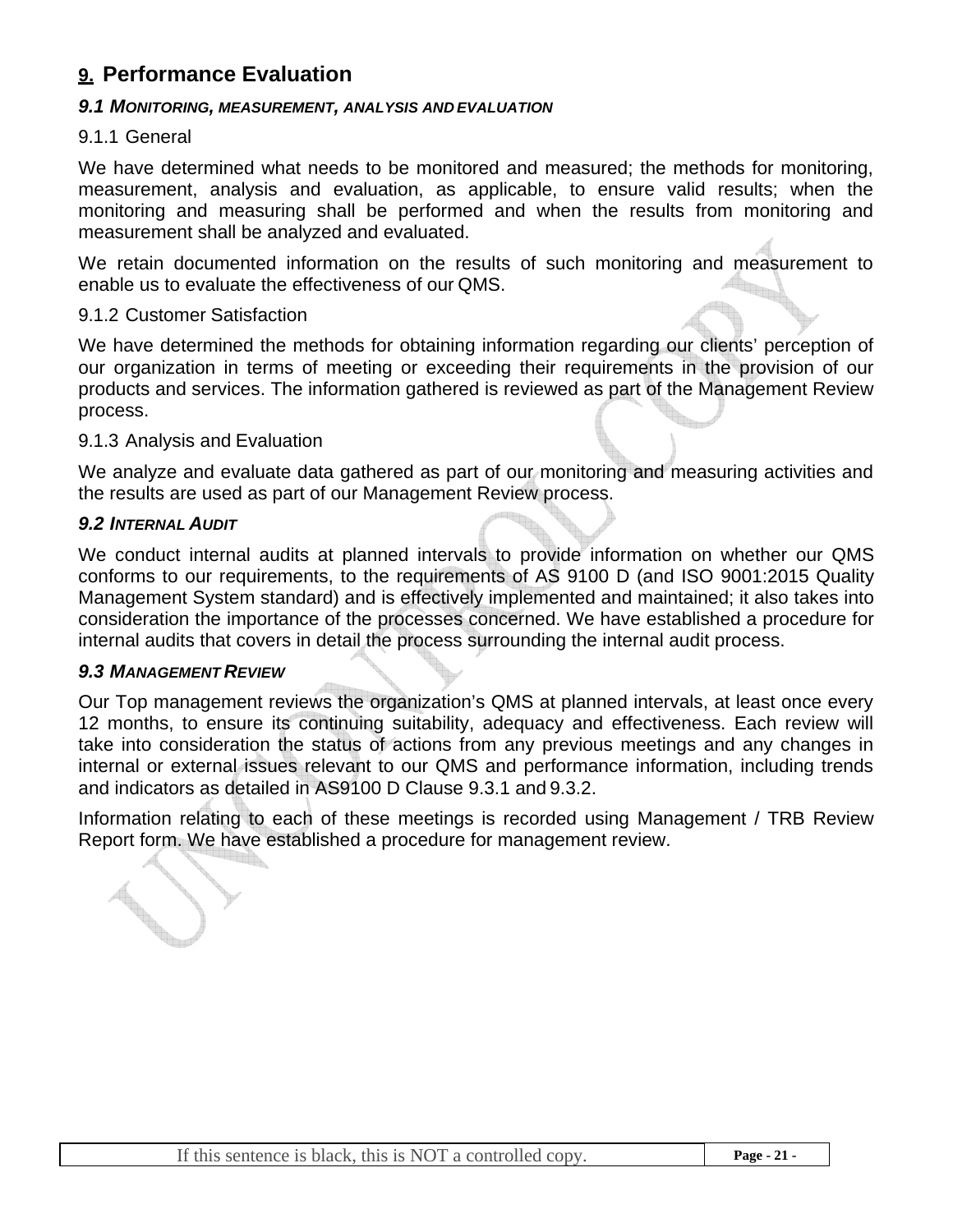#### **10 Improvements**

#### *10.1 GENERAL*

We have determined and shall select such opportunities to improve and put in place any actions necessary to meet our clients' requirements and enhance their satisfaction. This will include improving our services; correcting, preventing or reducing undesired effects; improving the performance and effectiveness of our QMS.

#### *10.2 NONCONFORMITY AND CORRECTIVE ACTION*

When nonconformity occurs, we shall react to the nonconformity and take action to control and correct it to deal with the consequences. We will evaluate the need for action to eliminate the causes of the nonconformity, in order that it does not recur or occur elsewhere in the organization. We will implement the actions required and review the effectiveness of any corrective action taken, update risks and opportunities determined during planning (if necessary) and make changes to the QMS, where necessary.

We record all nonconformities, actions taken and the results of any corrective action using the appropriate documented information forms. We have established a procedure for corrective actions.

#### *10.3 CONTINUAL IMPROVEMENT*

We shall continually improve the suitability, adequacy and effectiveness of our QMS. We consider the results of analysis and evaluation, as well as the outputs from management review to determine if there are needs or opportunities that could be addressed as part of our continual improvement.

#### *NOTE: EXAMPLES OF CONTINUAL IMPROVEMENT OPPORTUNITIES CAN INCLUDE LESSONS LEARNED, IMPROVEMENT PLANS, AND THE BENCHMARKING OF BEST PRACTICES.*

We monitor the implementation of improvement activities and evaluate the effectiveness of the results.

If this sentence is black, this is NOT a controlled copy. **Page - 22 -**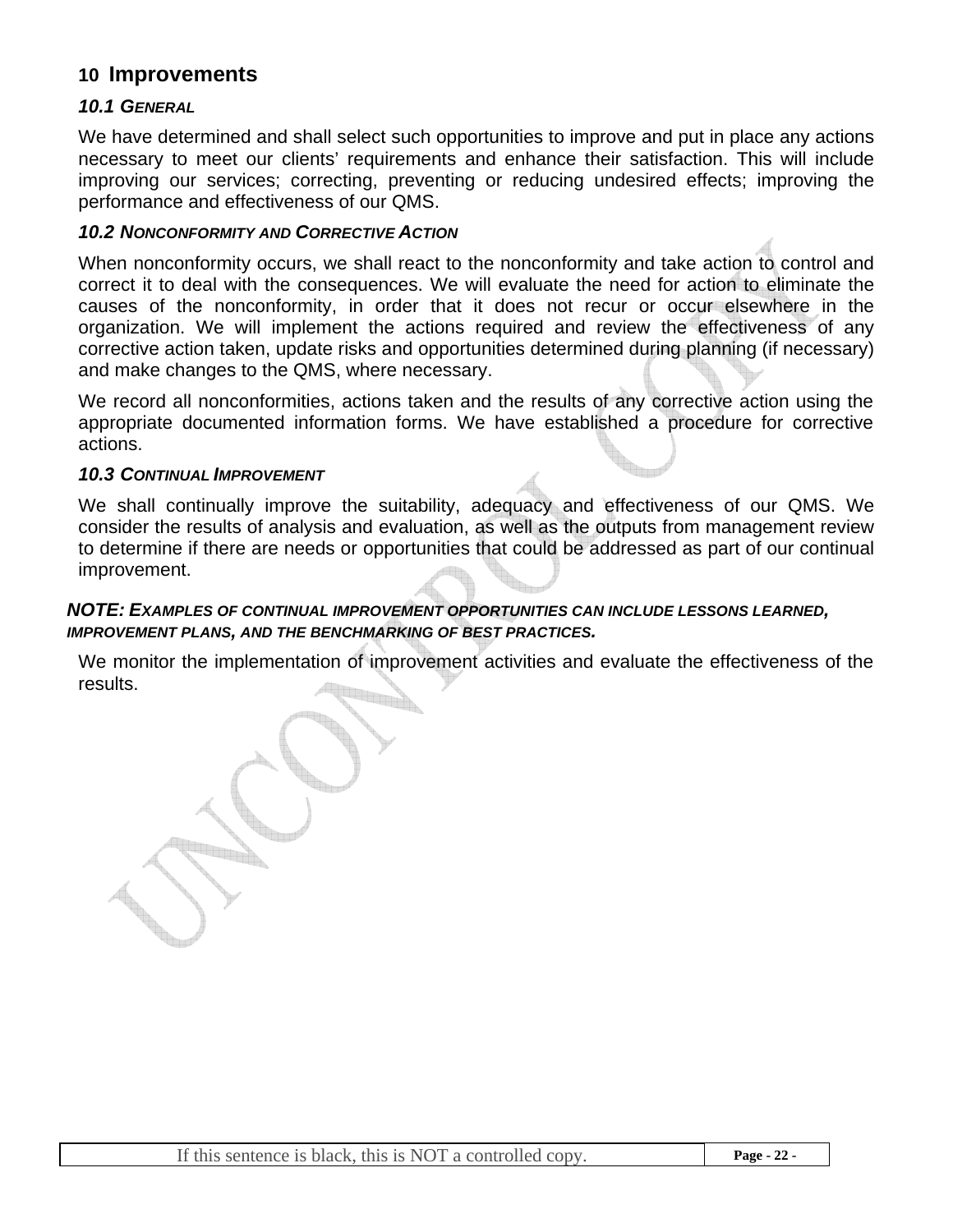#### **Appendix**

**Attachment "1" Inter-department relationship of QMS processes.** 

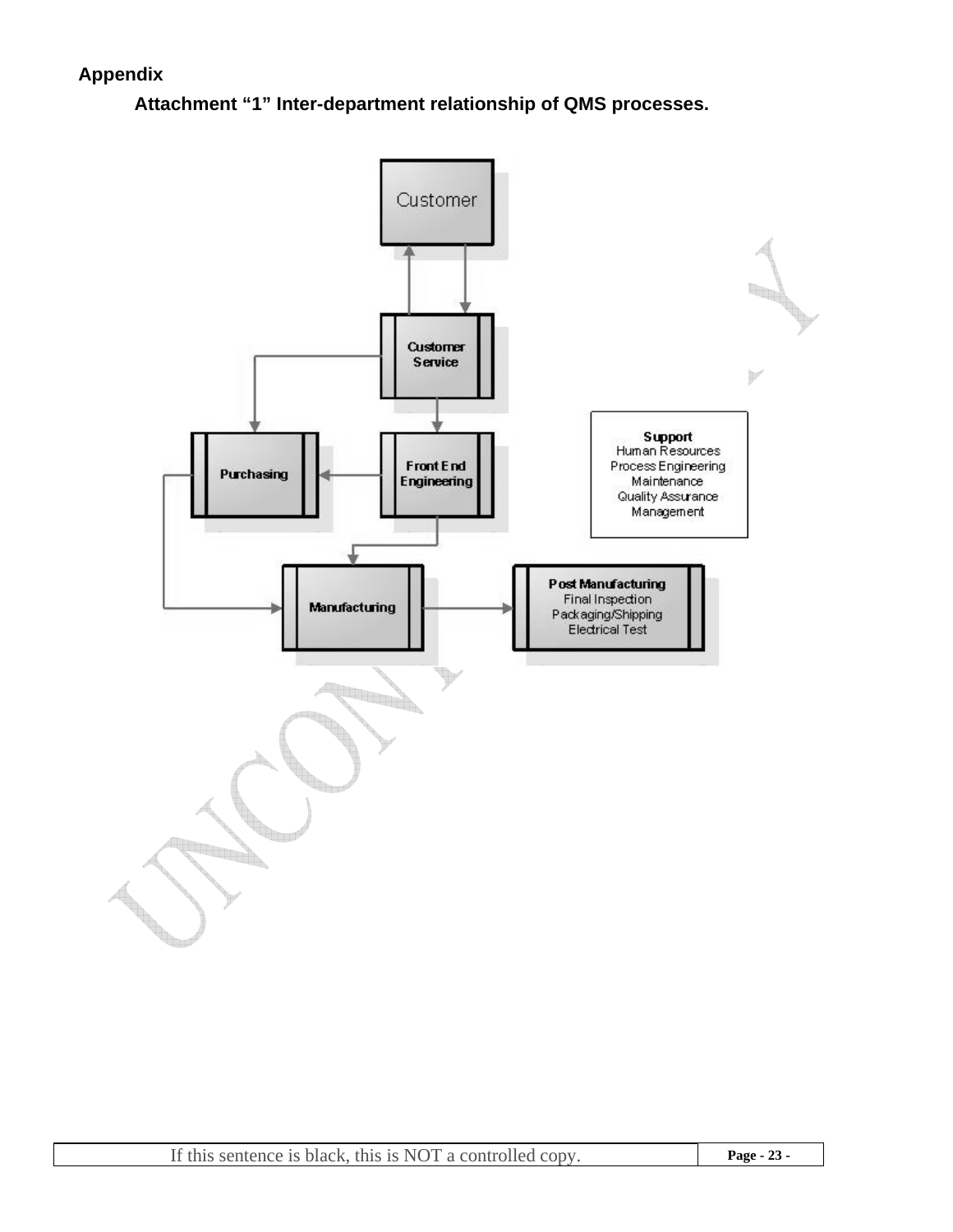#### **Attachment 2 "Issues, which can affect Interested Parties"**

| Currently sufficient technological resources are<br>I/E<br>Technological<br>available to address customer requirements.<br>Competent staff available<br>➤<br><b>Employees</b><br>Low turnaround<br>Е<br>Competition<br>Status of the competition<br>Society &<br>Е<br>No negative impact on the society<br>Culture<br>Work closely with suppliers in quality improvement.<br>E<br>Supply Chain | <b>Type</b> | <b>Internal</b><br>or<br><b>External</b> | <b>Issues</b> |
|------------------------------------------------------------------------------------------------------------------------------------------------------------------------------------------------------------------------------------------------------------------------------------------------------------------------------------------------------------------------------------------------|-------------|------------------------------------------|---------------|
|                                                                                                                                                                                                                                                                                                                                                                                                |             |                                          |               |
|                                                                                                                                                                                                                                                                                                                                                                                                |             |                                          |               |
|                                                                                                                                                                                                                                                                                                                                                                                                |             |                                          |               |
|                                                                                                                                                                                                                                                                                                                                                                                                |             |                                          |               |
|                                                                                                                                                                                                                                                                                                                                                                                                |             |                                          |               |
|                                                                                                                                                                                                                                                                                                                                                                                                |             |                                          |               |

## **Attachment 3 "Interested Parties (Stakeholders)"**

| <b>Interested</b><br><b>Party</b> | <b>Internal</b><br>or<br><b>Extern</b> | <b>Reason for Interest</b>                                                                                |  |
|-----------------------------------|----------------------------------------|-----------------------------------------------------------------------------------------------------------|--|
| <b>Clients</b>                    | Е                                      | Using Service and looking for Safety, Compliance to<br>standard, Quality, Service, Performance, Delivery, |  |
| QA/QC                             | I/E                                    | <b>Service Quality Assurance &amp; Quality Control</b>                                                    |  |
| <b>Auditors</b>                   | I/E                                    | Compliance/Conformance to standards, policies &<br>procedures                                             |  |
| Management /<br><b>Employees</b>  |                                        | Meeting Clients' expectations, efficiency &<br>effectiveness of the processes                             |  |
| External<br><b>Providers</b>      | Е                                      | Provide supporting service or material                                                                    |  |
| Regulators/<br><b>Statutory</b>   | Е                                      | Dictate regulatory/statutory requirements which affect the<br>management system                           |  |
| Society                           | E                                      | Good Neighbors, Compliant to environmental regulations                                                    |  |
| Competition                       | E                                      | Competing with the organization                                                                           |  |
|                                   |                                        |                                                                                                           |  |